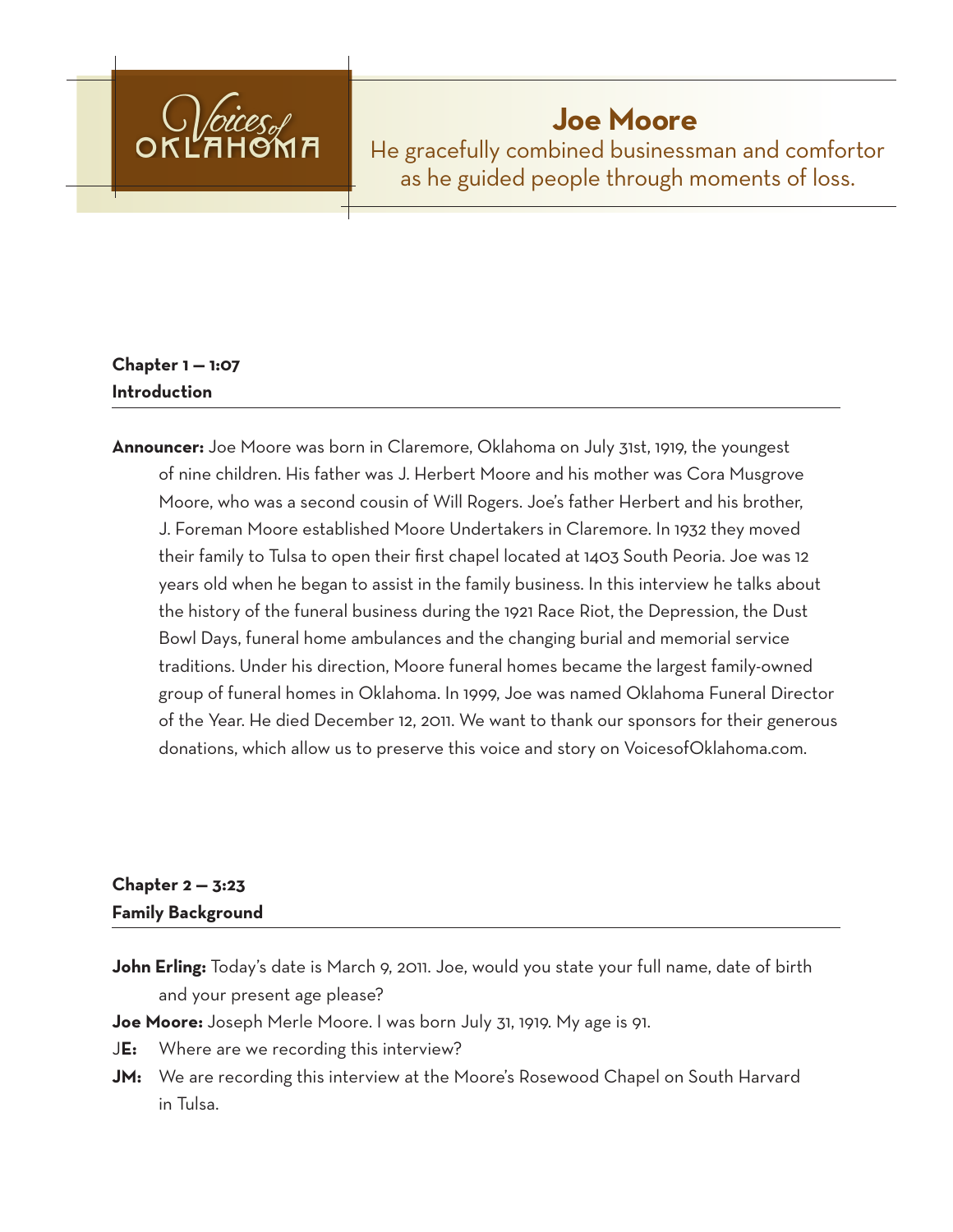- **JE:** Joining us today is Elaine Moore Jones. Elaine, please tell us why you are joining us in this conversation.
- **Elaine Moore Jones:** Yes, thank you John. My name is Elaine Moore Jones and I am part of the Moore family. I am the great-niece to Joe Moore. I am here today to help bring back some of these memories.
- **JE:** Well it's good to have you here. Joe, where were you born?
- **JM:** Claremore, Oklahoma.
- **JE:** Do you have brothers or sisters?
- **JM:** I had a twin brother that died at an early age. He was about 7 years old when he passed away. I have two sisters and five brothers.
- **JE:** What was your twin brother's name?

**JM:** Sam.

- **JE:** What did he die of?
- **JM:** They didn't know back in those days. He got a fever of some kind and he died.
- **JE:** So it would have been in the mid 1920s when that happened. Tell us your mother's name, and maiden name, and where she was born and grew up.
- **JM:** Her maiden name was Cora Musgrove. She was born and raised up around Claremore there.
- **JE:** Tell us about your father.
- **JM:** His name was James Herbert Moore was born in Shrewsbury, New Jersey.
- **JE:** What did your dad do in New Jersey before he came here, do you recall?
- **JM:** He got into the funeral business early in life there in New Jersey and then came out to Oklahoma and established a funeral home in Claremore.
- **JE:** Why did he come to Oklahoma?
- JM: He wanted to get away and come west and he decided he liked Claremore. Will Rogers was from that area up there and was related to my mother. My mother was also the reason that he wanted to come out here.
- **JE:** Your father met your mother in Claremore?
- **EMJ:** The story I heard John was that when he arrived in Claremore with his brother on the train, he spotted Cora when he stepped off the train and fell in love at that moment.
- **JM:** That's a story I've never heard before!
- **EMJ:** (Laughter) That's the story I was told. I think it's in this book. (Motioning)
- **JE:** That's cute.
- **JM:** It was love at first sight.
- **JE:** Moore Undertakers was founded in the early 1900s in Claremore.

**EMJ:** That's right.

**JE:** Then they became associated with Musgrove Funeral Home?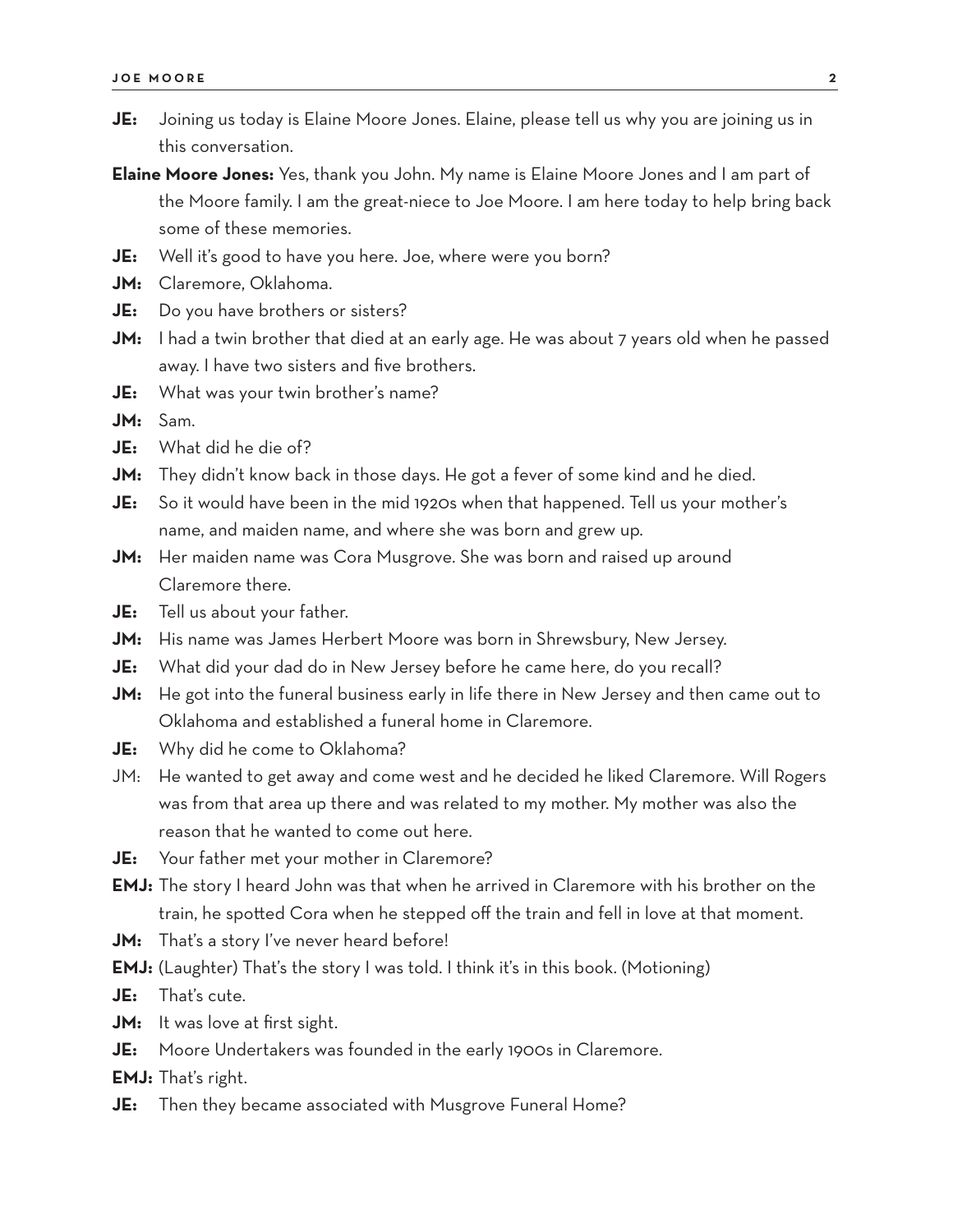- **JM:** When my dad came to Claremore, he hired Mr. Musgrove to help him. When they came to Tulsa, they started the Musgrove Funeral Home, which is still there.
- **JE:** You said your mother was related to Will Rogers?
- **JM:** She was his second cousin.
- **JE:** Did they have interaction?
- **JM:** He used to come to the house when he was passing through there.
- **JE:** Do you recall him?
- **JM:** I don't really remember him too well, but I remember him being there.
- **JE:** He died in 1935, so it would have been in the early 1930s?
- **JM:** Early 1930s, or 1929—the Depression days.
- **JE:** You would have been about 10, 11 or 12 years old then?
- **JM:** Yes.
- **JE:** But he would come to the house?
- **JM:** He would drop by and see her. He wouldn't stay very long but he would come in and see her and then leave.

## **Chapter 3 — 3:25 Race Riot — Dust Bowl**

- **John Erling:** So being in the funeral business, in 1921 in Tulsa we had a Race Riot. Tell us about your father during that time.
- **Joe Moore:** All I remember was hearing the stories about how he would try to go out and pick up a black man and they would tell him to leave him alone and not to pick him up and so forth. They wanted to look for the white people that were hurt and killed and so forth.
- **JE:** Would they threaten him?
- **JM:** If he picked up a black person they would threaten him.
- **JE:** Do you know what your father did? Did he pick up the black people anyway?
- **JM:** Not after they told him not to—he didn't have that much nerve I don't think.
- **JE:** So I suppose a lot of those blacks weren't picked up?
- **JM:** They were picked up later on, but not at that time when the fighting was going on.
- **JE:** In 1929 in the nation was in the Great Depression. You were 10 years old. The Dust Bowl Days started about that same time on into the 1930s. Do you have recollections of the Depression?
- **JM:** Yes. They were very bad times for a lot of people. I had a sister living out in west Texas.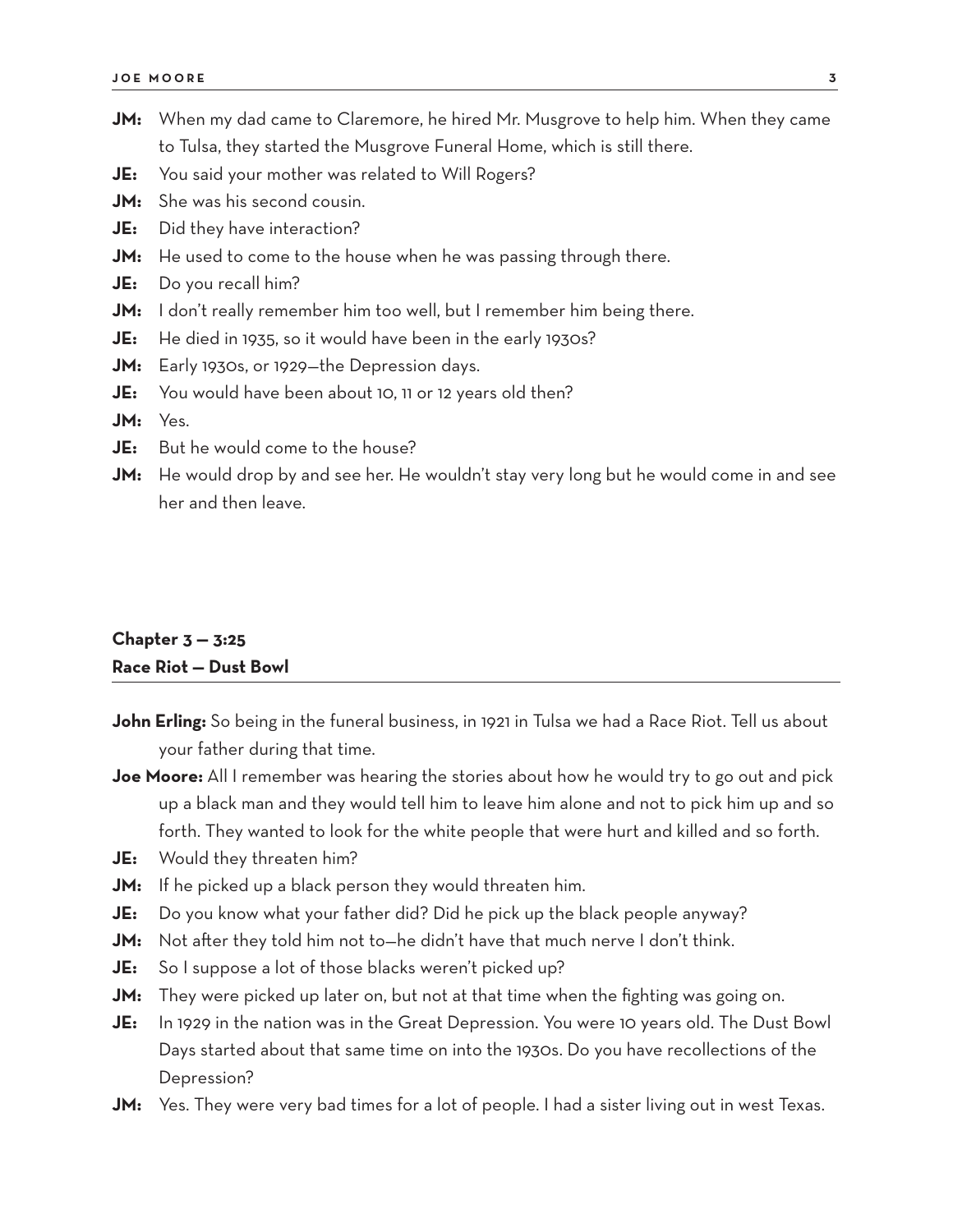We would go out there occasionally. They would have the most awful dust storms where you could barely see to drive. It was just terrible trying to drive and get around.

- **JE:** So you couldn't see beyond your nose as we say?
- **JM:** No, you couldn't. You almost had to stop.
- **JE:** They even say that clouds of dust made it all the way into the New York area. During this time, was there a special funeral plan for families?
- **JM:** They started a burial association for people. It was 50 cents a month. It would cover your whole family. Families had eight or 10 children back in those days. Fifty cents a month would entitle them to a \$100 funeral. Back in those days you could do a funeral for \$100. So we would take an entire family for 50 cents a month. That went over pretty big back in those days. Dad was one of the first ones to start that and he did really well with it for years. I want you to know we still have some of those around.
- **JE:** What do you mean?
- **JM:** Some of those are still in effect.
- **JE:** So some people have still been paying 50 cents a month down through the years?
- **JM:** We raised it to a dollar a month and then we raised to \$2 a month, but the ones who got it for 50 cents a month are still paying on theirs.
- **JE:** They are still paying on it and you still honor that price? Because today what does an average funeral cost?
- **JM:** It costs about \$2,500 to \$3,000—somewhere in there.
- **JE:** Your father instituted that back in the tough times. Sometimes people who didn't have money would give you something in lieu of money?
- **JM:** Sometimes if they would come in and didn't have anything at all, but they had a farm or had some food or something, we would trade out.
- **JE:** I suppose it would be tough for your father to turn people away if they needed your services?
- **JM:** You could not turn them away if they had to be buried, you know.
- **JE:** Right.
- **JM:** The burial association plan went over really well in those days. It included a 100-mile radius of Tulsa. So we would go to other towns and write these policies too. We had a whole lot of them.
- **JE:** At the time, there must have been some competition with other funeral homes in Tulsa?
- **JM:** There was after we started the burial plans. Everybody else got into it too you know.
- **JE:** So they copied your dad's idea?
- **JM:** Yes.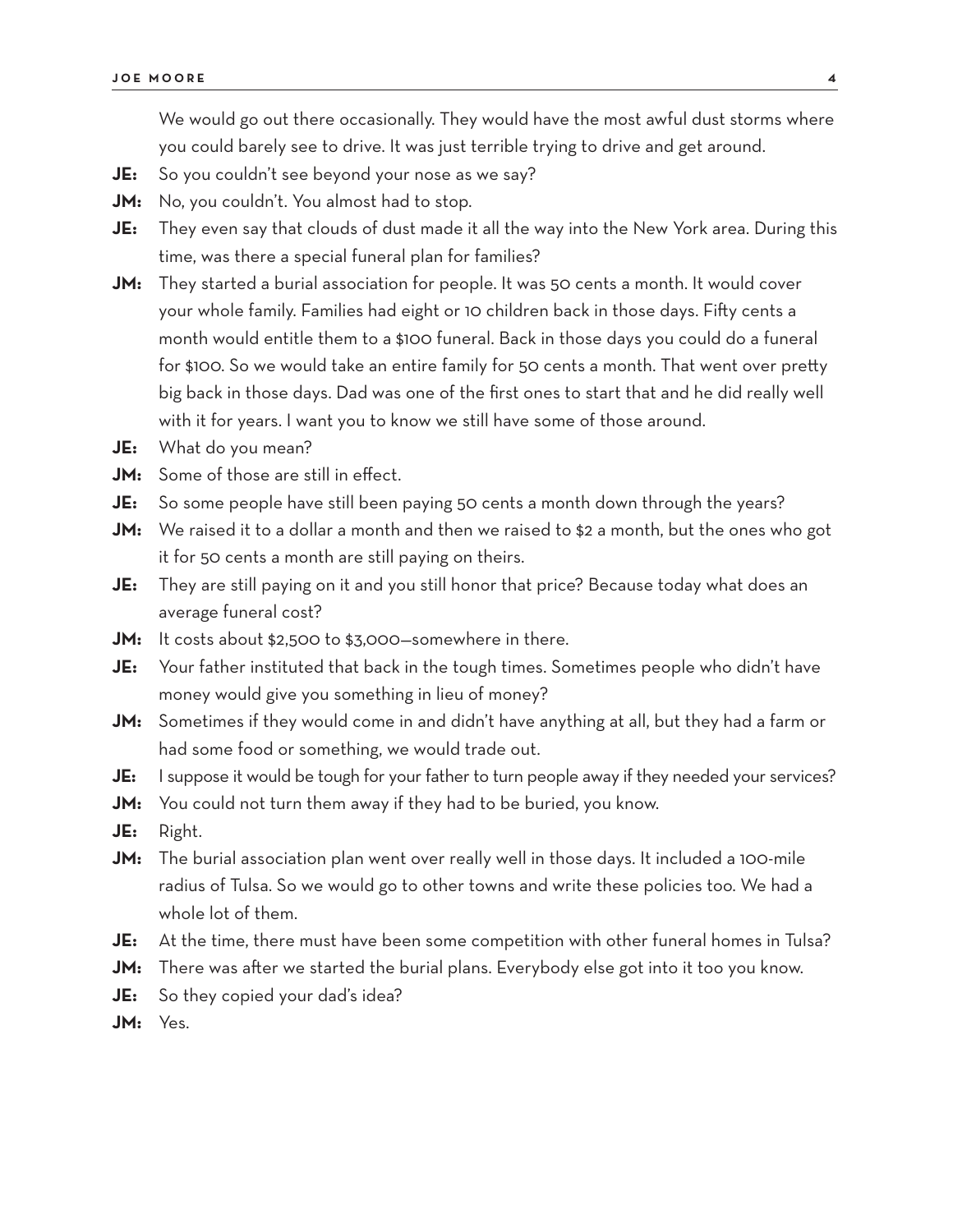#### **Chapter 4 — 5:40 Ambulances**

**John Erling:** Where did you go to elementary school?

- **Joe Moore:** I went to Springdale out north in Tulsa. We lived out on the north side so I went to school right there. Then I went to Whittier out at Admiral and Lewis. I went to some high school at Central.
- **JE:** Did you graduate from Central?
- **JM:** No, I graduated from New Mexico Military Academy.
- **JE:** Why did they send you to military school?
- **JM:** Well, I had a sister that lived out there and they had quite a bit of money. Her husband had a good job and he helped pay the bill for me to go to school out there.

**Elaine Moore Jones:** It was a family tradition in our family that all of the boys went there.

- **JM:** She liked the idea of military school and she had plenty of money, so we all went to school out there.
- **JE:** Where was that?
- **JM:** Roswell, New Mexico.
- **JE:** So you went there for your last two years of high school?
- **JM:** Yes.
- **JE:** Did you enjoy that experience?
- **JM:** No, but I was there. (Laughter)
- **JE:** Was it too rigid?
- **JM:** It was pretty rigid. You had to be in bed every night at a certain time. You were up every day and you didn't get any off time except for Saturday afternoons.
- **JE:** Did you work in the funeral home when you were very young?
- **JM:** Yes, when I was pretty young. In those days we had ambulance service. We were running four or five ambulances all the time.
- **JE:** Let's talk about that ambulance service.
- **JM:** Well, you're talking about going out all hours of the night and day and so forth. It wasn't the hospitals you have now. You had to run quite a ways out of town on accidents and to pick up sick people and all of that. We would operate three or four ambulances all of the time, back in those days. You didn't have the competition that you have now.
- **JE:** But the funeral homes all ran ambulance services?
- **JM:** Almost all of them had ambulance service.
- **JE:** You had ambulances of your own, so when you heard about a fatality…
- **JM:** Well, we tried to go as fast as we could. But it started to get so bad that they started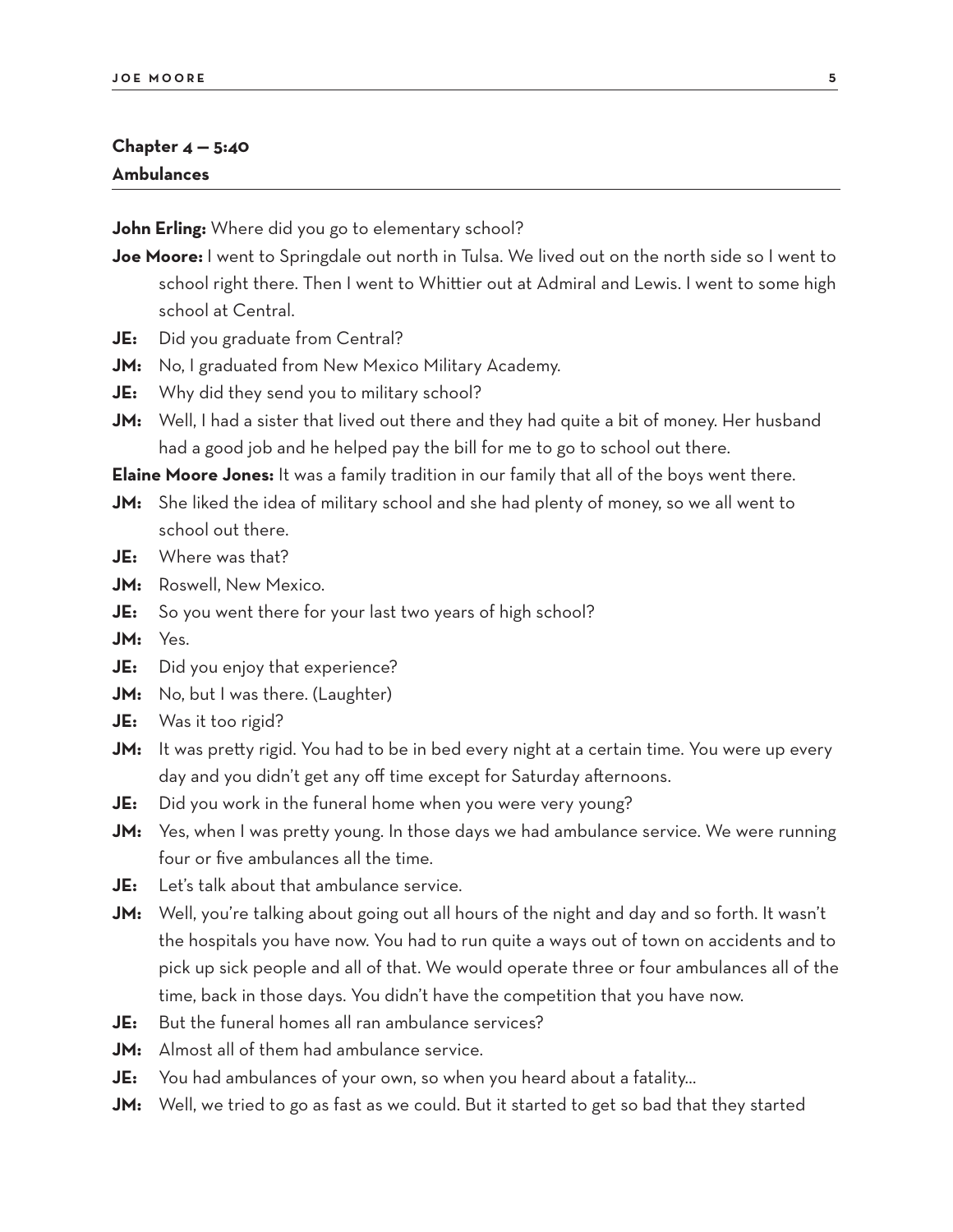making us call the police department to get permission to go. If you got the call and you called the police department and somebody else had already called, you couldn't go.

- **JE:** Set the scene here, because there were ambulances coming in from all directions?
- **JM:** Yes. All of the funeral homes had ambulances. There were too many accidents with the ambulances occurring. The ambulances were all trying to beat each other there.
- **JE:** So they could have a wreck on the way to pick up the body?
- **JM:** Yes.
- **JE:** I suppose when they arrived at the scene at the same time, they both might get out and have an argument over who was going to pick up the body?
- **JM:** Sometimes they would steal the other's cot so they couldn't put the body on the cot! (Laughter) That was very uncommon, but it did happen.
- **JE:** This was in the early 1920s. How many ambulances did Moore Funeral Home have at one time?
- **JM:** We had three or four ambulances. We were doing the majority of the ambulance service in town. Back when we first started out, there were about three or four funeral homes here in Tulsa. It was a competitive business.
- **JE:** You were working in the business when you were 11, 12 or 13 years old?
- **JM:** I started when I was 13 or 14. They used to get mad at me because I started making calls and I shouldn't have been making them. (Laughter)
- **JE:** What do you mean by trying to make calls?
- **JM:** I would go on calls with them, but they didn't think I was big enough size-wise to carry the patients.
- **JE:** So that's why they wanted somebody else along?
- **JM:** Yes, they wanted somebody bigger.

**Elaine Moore Jones:** He was the baby of the family. (Chuckle)

- **JE:** So you got used to seeing dead bodies at an early age but none of that was a shock or anything it was just part of life?
- **JM:** Yes.
- **JE:** So finally the city put a stop to the ambulance services provided by funeral homes?
- **JM:** They did and it was the best thing that ever happened. They were hurting more people getting to the accident than they were picking up after they got there.
- **JE:** How did the new system work?
- **JM:** Well, when you got the call, the first thing you did was call to the police station. You would tell them where the accident was and they would tell you whether you could go or if somebody else was already cleared to go.
- **JE:** Who would call you first?
- **JM:** Somebody that saw or was involved in the accident.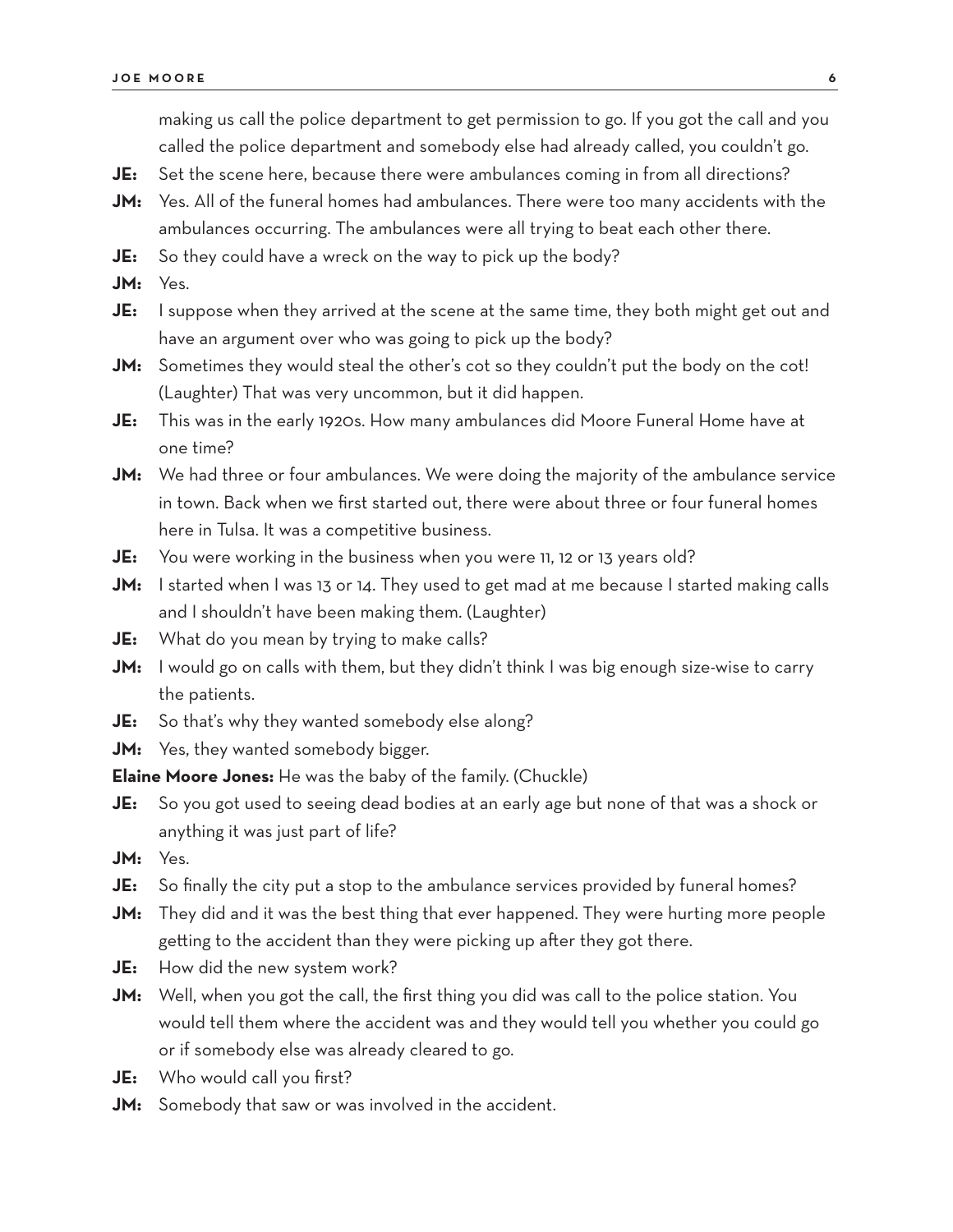- **JM:** We used to go out for days at a time and put up ambulance signs with our phone number. That's how we would get our calls. We also ran a big ad in the phone book.
- **JE:** So you got the call from somebody that was there in an automobile accident. It wasn't just fatalities, it was anybody that was hurt or injured in an accident, wasn't that true?
- **JM:** That's right.
- **JE:** You were just helping save lives.
- **JM:** That's right.
- **JE:** Were you the largest funeral home in town at that time?
- **JM:** No, we weren't the largest. When we first started out other funeral homes had most of the ambulance service business. When we came into it, we worked hard day and night putting up our signs with our phone number all over town and we had a good response.
- **JE:** Did you ever drive an ambulance?
- **JM:** Oh yes.
- **JE:** How old were you when you got to drive one?
- **JM:** I was about 16 years old. In those days you could drive an ambulance at 16.

## **Chapter 5 — 6:20 Early Funeral Business**

**John Erling:** Tell us about what used to be known as the doghouse.

- **Joe Moore:** We slept at night on the third floor of the funeral home at 14th and Peoria. We called it the doghouse.
- **JE:** How many people would stay there?
- **JM:** Three people would be there. Two would go on a call and one would stay to answer the phones.
- **JE:** You worked it yourself?

**JM:** Yes.

- **JE:** Did you get paid for doing that?
- **JM:** Yes, when we had money.
- **JE:** When your father had money?
- **JM:** Yes. Things were pretty tight back then in 1929 in 1930.
- **JE:** Nobody told you that you had to do this, did they?
- **JM:** No, it was just a family tradition and we all were in it.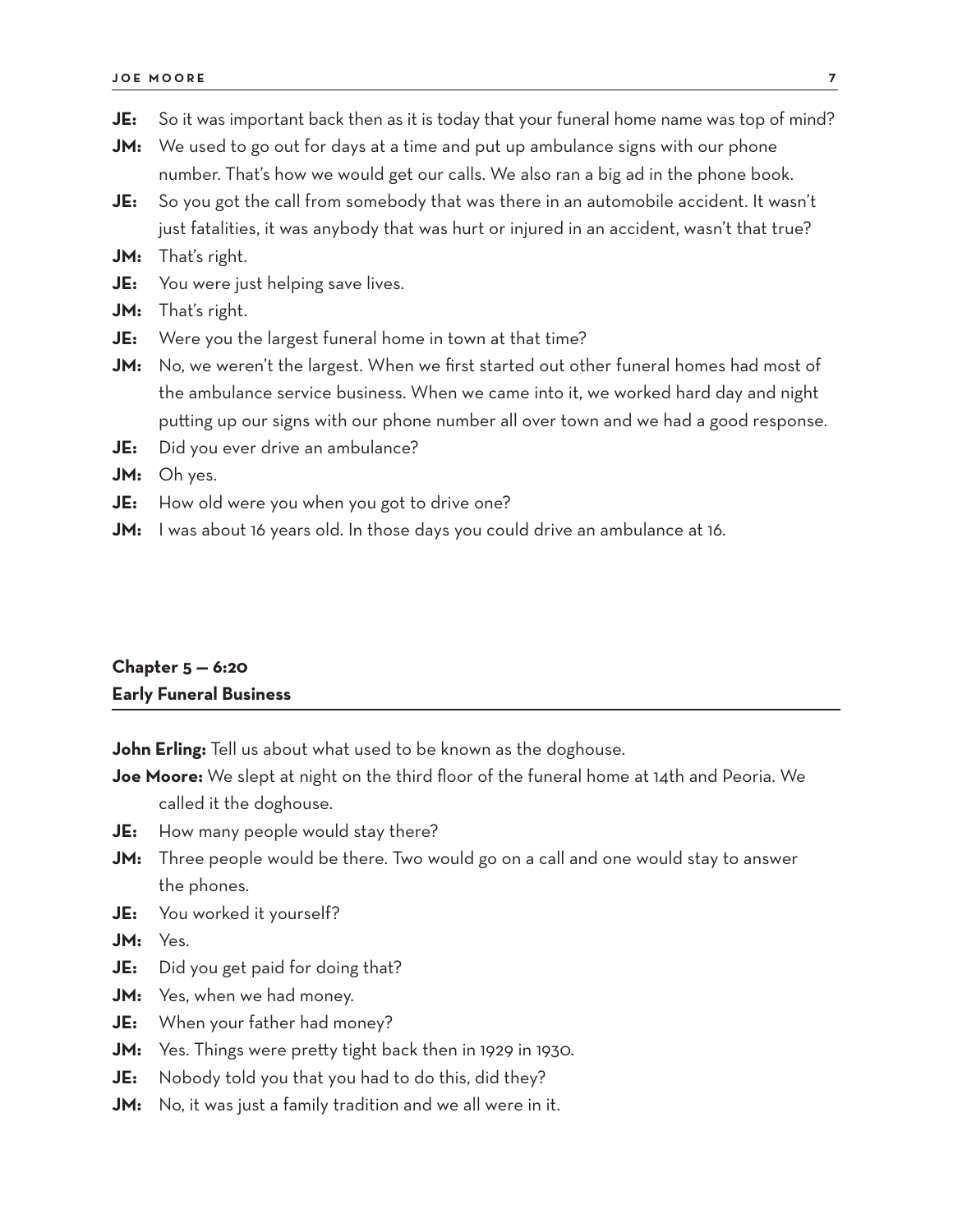**Elaine Moore Jones:** Only one of the brothers left the business, but the rest stayed and helped run it.

**JE:** You must have enjoyed working?

- **JM:** I grew up in it when I was a little boy. It was the only thing I ever did with my life.
- **JE:** Did you ever have an accident driving an ambulance?
- JM: Yes. Nobody was ever seriously hurt, but I had two or three accidents. They weren't really bad, but they tore up the car pretty bad. The bad thing was you would be driving down the street and hit an intersection with your siren on. Somebody wouldn't hear the siren and they would be coming across the other way and you would hit them. I had about two or three of those kinds of accidents.
- **JE:** Were you involved in an accident with an armored truck on time?
- **JM:** Yes I was, I hit one downtown at 4th & Main one time.
- **JE:** What happened? Did the armored truck win?
- **JM:** It got hurt a little bit, but our car got crashed-I'll tell you that. (Chuckle)
- **JE:** But you never were injured or hurt in any way?
- **JM:** Fortunately, no.
- **JE:** Nobody in Tulsa was ever killed going to the scene of an accident?
- **JM:** Not that I remember.
- **JE:** But they could have been injured?
- **JM:** Yes.
- **JE:** Was there a story about a man who was injured and he got off the cot?
- **JM:** We've had several people do that.
- **JE:** Tell us what happened.
- **JM:** I think he was out with another woman. We took him to the hospital and put him down on the floor. He jumped up and took off and that was the last time I saw him. (Laughter) He took off running.
- **JE:** Again, this was someone who was injured in an accident and you had taken him to the hospital for care. And he got up off the cot and ran away?
- **JM:** Nobody ever paid the bill either! (Laughter)
- **JE:** When you were a child, do remember downtown Tulsa and places that you went?

**JM:** Oh yes.

- **JE:** Did you go to theaters?
- **JM:** Yes, I went to all of the ones downtown there.
- **JE:** Do you remember some of the movies that you attended or movie stars?
- **JM:** I don't remember too many of them, but I remember Tom Mix really well.
- **JE:** Do you remember some of the stores that were downtown?
- **JM:** I remember Vandevers.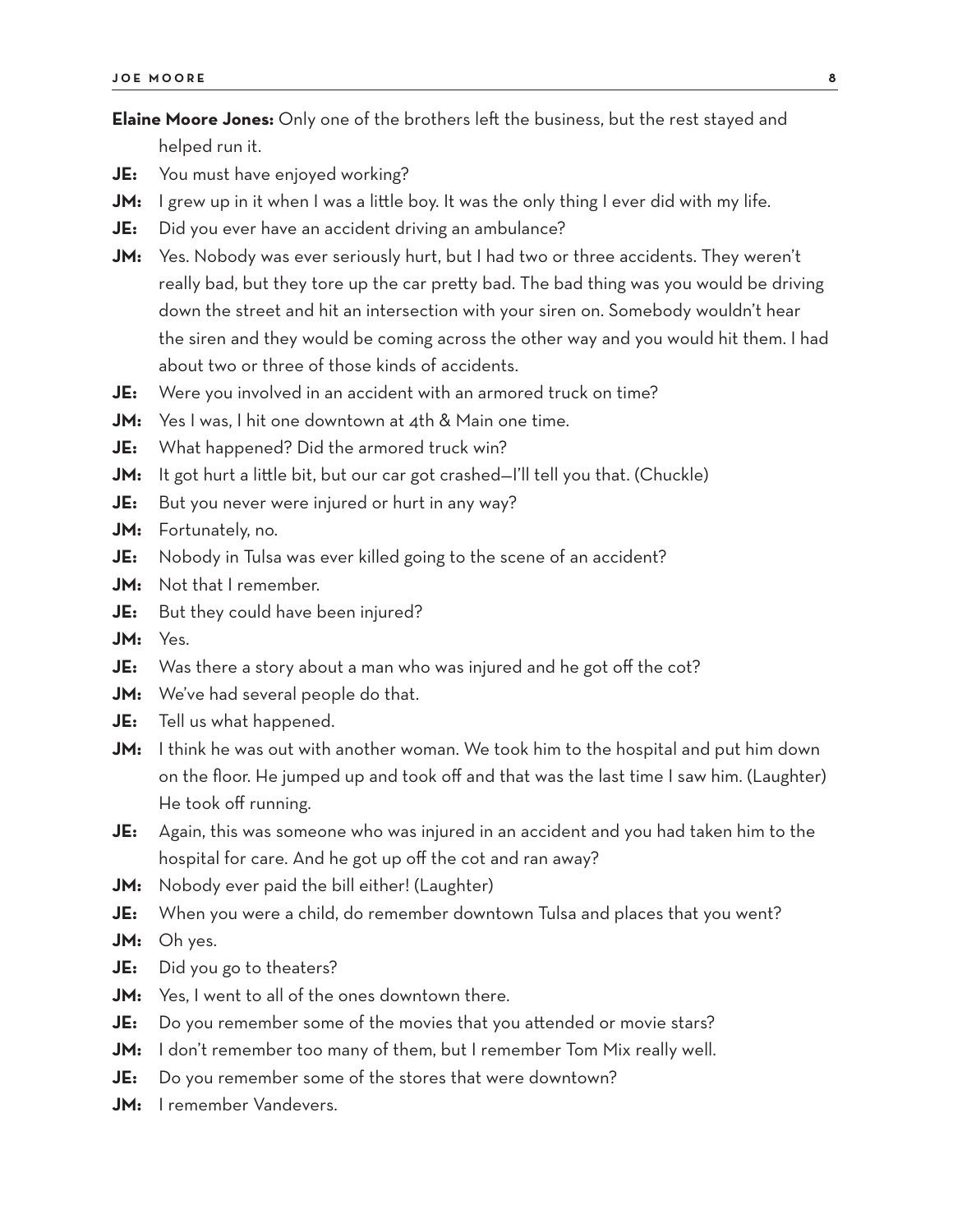**EMJ:** Do you remember the Crosstown Grill?

- **JM:** Sure, the Crosstown Grill was at 15th & Peoria. We lived in that place.
- **EMJ:** That was kind of an old-time thing where all of the policeman and all of the firemen would eat there.
- **JM:** You could go in there at 3 o'clock in the morning and they would all be in there eating.
- **JE:** That was really close to your funeral home at 14th and Peoria?

**JM:** Yes.

- **EMJ:** They were open all night.
- **JE:** When Bob Wills died, the father of Western swing music, didn't you go down to pick up his body?
- **JM:** Yes.
- **JE:** He died in 1975. He was 70 years old. How did your family have a connection to Bob Wills?
- **JM:** Bob and my brother Bill were pretty good friends. They would meet at a bar and have a few drinks and so on. Through that relationship we got to be pretty good friends with the Wills family. When he died of course the first thing they did was pick up the phone and call us. We went down and got him and brought him back.
- **JE:** So your brother became friends with him because Bob Wills of course played here in Tulsa at Cain's Ballroom. He had a radio program on every day at noon on KVOO and he played nightclubs all around here. So then, you did Bob Wills' funeral?
- **JM:** Yes, I think we had it at Cain's Ballroom. It was just packed. There were people from everywhere.
- **EMJ:** There were beautiful floral arrangements shaped like guitars.
- **JE:** Do you remember names of some people that attended his funeral?
- **JM:** Some pretty prominent people attended the service.
- **EMJ:** As a matter of fact we have the last remaining relative Bob Wills now. We have Bob's sister Lorene. We have her funeral coming up tomorrow.
- **JE:** You became friends with Oral Roberts too, didn't you?
- **JM:** Oral has been a good friend for years. He has a nice, wonderful family.
- **JE:** How did that relationship come about?
- **JM:** Just through funerals and weddings. We had his funeral you know.
- **EMJ:** Yes, and his wife Evelyn.
- **JE:** And his son Ronnie, his daughter, there were a number of funerals and it was always the Moore family that took care of them.
- **EMJ:** I just thought of another musician. We had Leon McAuliffe and all of that family and we had Mack Creager the sportsman from Channel 6 who was on TV.
- **JM:** I don't know how we got connected with all of those Western people, but we did and all of the ministers.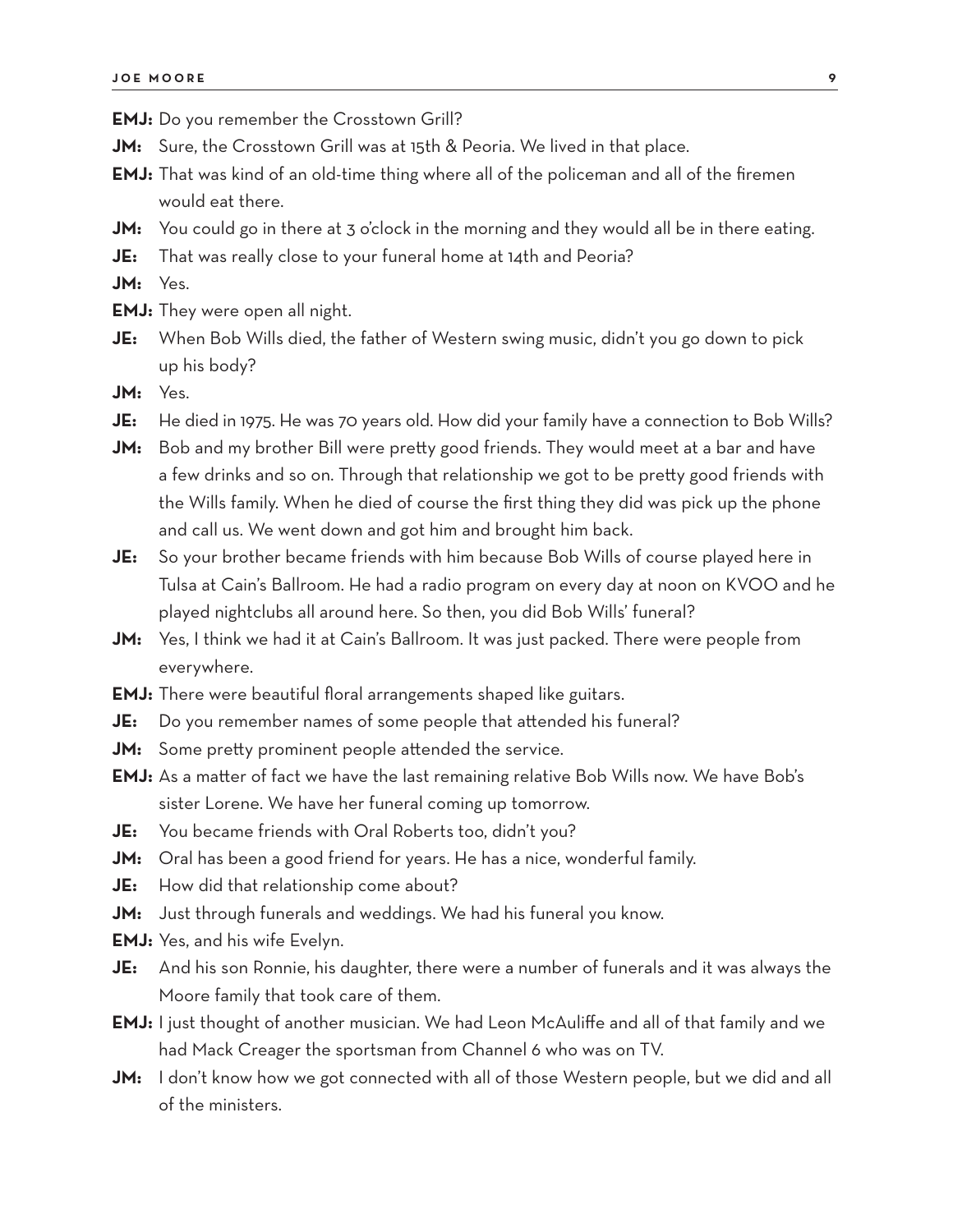- **JE:** Let me come back to when you were young. On December 7, 1941, do you remember that day when Pearl Harbor was bombed and how you heard about it? Do you remember what you are doing?
- **JM:** I don't remember what I was doing, but I remember the day that it happened because it was everywhere.
- **JE:** Did you serve in the military?
- **JM:** No, I didn't. I had a heart murmur back in those days. I outgrew it. I went in for three or four examinations and every time I would go in there they would tell me that they could take me because of my heart murmur. I had brothers that served.
- **JE:** Do you remember rationing and all of that that went on?
- **JM:** Oh yes. We always wind it up with enough rationing to get by.
- **JE:** What were they rationing?
- **JM:** Gasoline and tires everything else. We had enough because we were in the funeral business and they thought that it was a necessity to have enough. We never did worry too much about rationing.
- **JE:** So the government allowed you to have enough because of the business?
- **JM:** Yes.

## **Chapter 6 — 5:18 Embalming / Cremation**

**John Erling:** Years ago, embalming practice took place, as I understand it, in the Civil War days. Abraham Lincoln was embalmed and then his body was paraded in various locations. When people realize that embalming was actually working, then that's how it got started, isn't that true?

**Elain Moore Jones:** That's correct.

- **JE:** Because, at first, people kept the bodies in their home?
- **Joe Moore:** A lot of times they would embalm bodies at the home. Dad used to go out an awful lot and embalm the body and bring the casket to the home and put the body in it and keep the body there at all times in the parlor.
- **JE:** And that is why we used to call them funeral parlors.
- **JM:** That's right.
- **JE:** There were embalming kits, and as we sit here in your office, you have one.
- **JM:** Yes, my dad left that in somebody's house one time and they brought it here to me.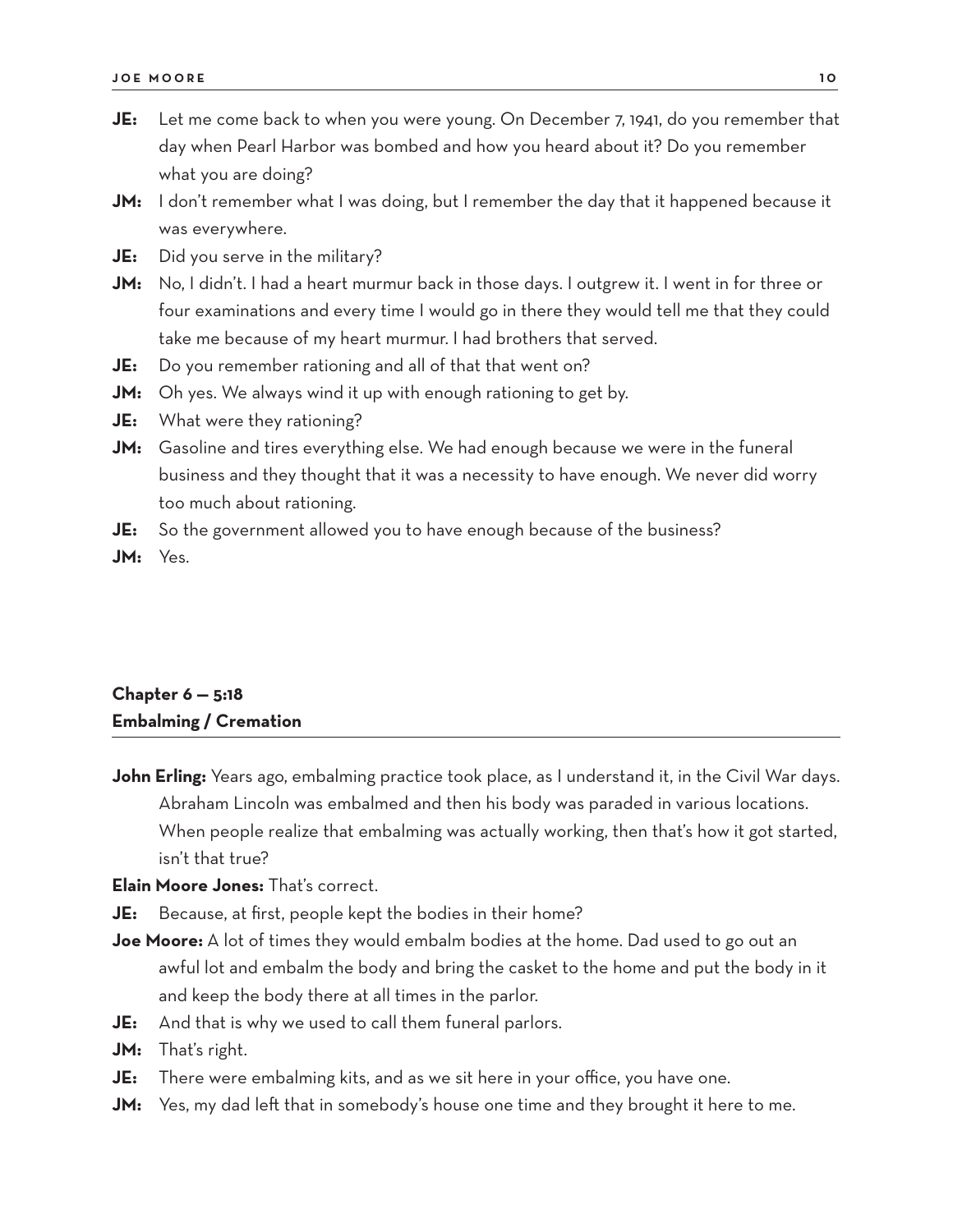- **JE:** His initials are on it, W.M.M. on this embalming box. It looks like a small suitcase.
- **JM:** His tools are still in there.
- **JE:** Do you remember how old you were when you first saw them embalming?
- **JM:** I'm not an embalmer.
- **JE:** You didn't do any of that?

**JM:** No, I never cared for it. I was around it all the time, but I never did like it. I had some brothers that embalmed, but I never did. My dad used to do it. Nowadays they are so careful about wearing gloves and so forth. Back in those days, you would have blood all over you and your hands and everywhere else.

- **JE:** It's pretty sophisticated today, compared to the way it was back then?
- **JM:** Oh yes.
- **JE:** I don't even know what embalming entails, but back then was it pretty simple?
- **JM:** Well, they didn't have then all the instruments that you have now.
- **JE:** We have to thank the Egyptians for embalming because they are famous for that, That's where the art of embalming started. Then, private viewings in homes just disappeared and went out of practice. Then, that's when viewings and funerals were held in funeral homes. So your business became more than just picking up bodies and taking them to the hospital, or embalming at the homes, then your business became a destination for them.
- **EMJ:** That's correct. We would have the whole family gather here at a certain time to view the remains. It became like a visitation or viewing service that people did traditionally instead of at the home it would be here at the funeral home.
- **JM:** Now, you just come to the funeral home for viewings and you don't even think about going to the house.
- **JE:** So today we just think that that's the way that we always did it, but it actually evolved over time. Then I suppose funeral homes and their employees had to learn the whole process of how to treat families when they came in?
- **EMJ:** Yes. Throughout the country there are a whole lot of different traditions, but here I think it still applies that very close friends and family members will still go to the home of the loved one. Then for visitation, viewing and greeting other acquaintances they will come to funeral home.
- **JM:** Back in those days too, you would go to churches, but now most of the services are held at funeral homes because they have chapels in funeral homes, so more of them are held there now.
- **JE:** In 2011, more services are held in funeral home chapels than in churches? Why is that?
- **JM:** It's easier to get into a funeral home for older people. Lots of times churches have a lot of steps that older people have a hard time with. Funeral homes are arranged for all people. I think that has to do with it.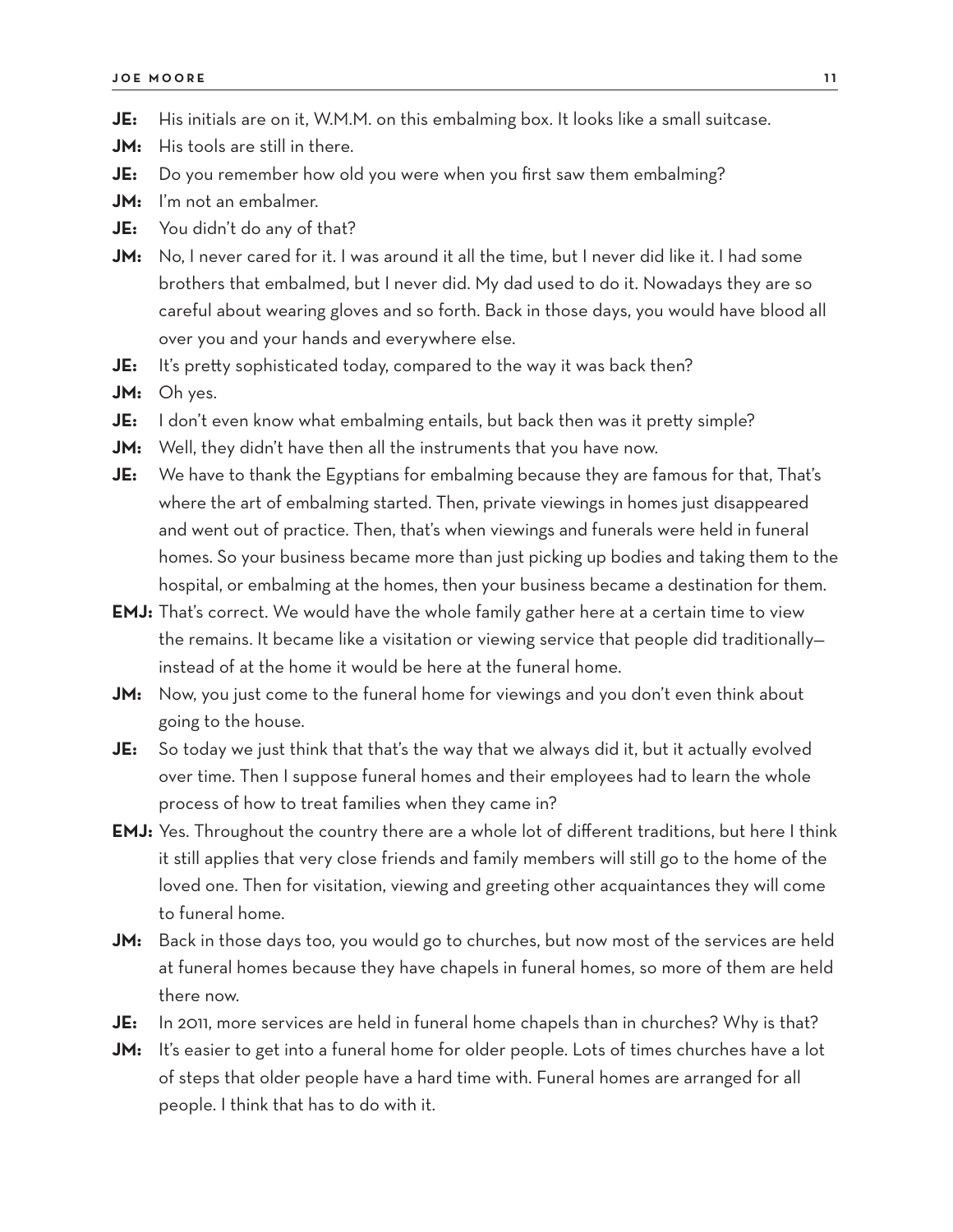**EMJ:** It's neutral ground—neutral territory.

- **JE:** You established funeral home next to Memorial Park?
- **EMJ:** Yes, right next door. Joe was very instrumental in working with the cemetery to allow us to have the road, but we don't have any ownership rights to that. It's separate.
- **JE:** But it's there and it makes it convenient.
- **JM:** What you are going to see in the future and for years to come is more cemeteries having funeral homes on the property.
- **JE:** That's a competition thing as well isn't it? I mean, there are only so many cemeteries, but there are more funeral homes than cemeteries.
- **JM:** You'll find most of your larger cemeteries have funeral homes—most of them have them now.
- **EMJ:** We are seeing the advent of cremation coming up too.
- **JM:** That's coming on strong.
- **JE:** Let's talk about that a little bit. Cremation has become more accepted in the last century?
- **JM:** I think it's the younger generation coming on. They don't put the same emphasis on funerals that older people did back years ago. They don't have visitation as often or have a ceremony with pallbearers and that sort of thing.
- **JE:** There's a cost factor here too isn't there? I mean it's expensive to have a regular funeral.
- **JM:** It is. Cremation is cheaper.
- JE: Is that driving the issue you think? So that will be more and more the future is cremations?
- **JM:** For younger people, yes it is.
- **JE:** Are funeral homes constructing their own cremation facilities?
- **JM:** Yes.
- **JE:** You are putting in one now? Where is that?
- **EMJ:** It's right here at 27th and Harvard.
- **JE:** Some funeral homes will contract with existing crematoriums?
- **JM:** Yes, but we do it for the convenience of our customers.

## **Chapter 7 — 2:48 Ashes**

**John Erling:** What happens to the history of marking where this person is, or their ashes in this case. We see them placed in a wall?

#### **Elaine Moore Jones:** Yes, niches.

**JE:** Talk about that.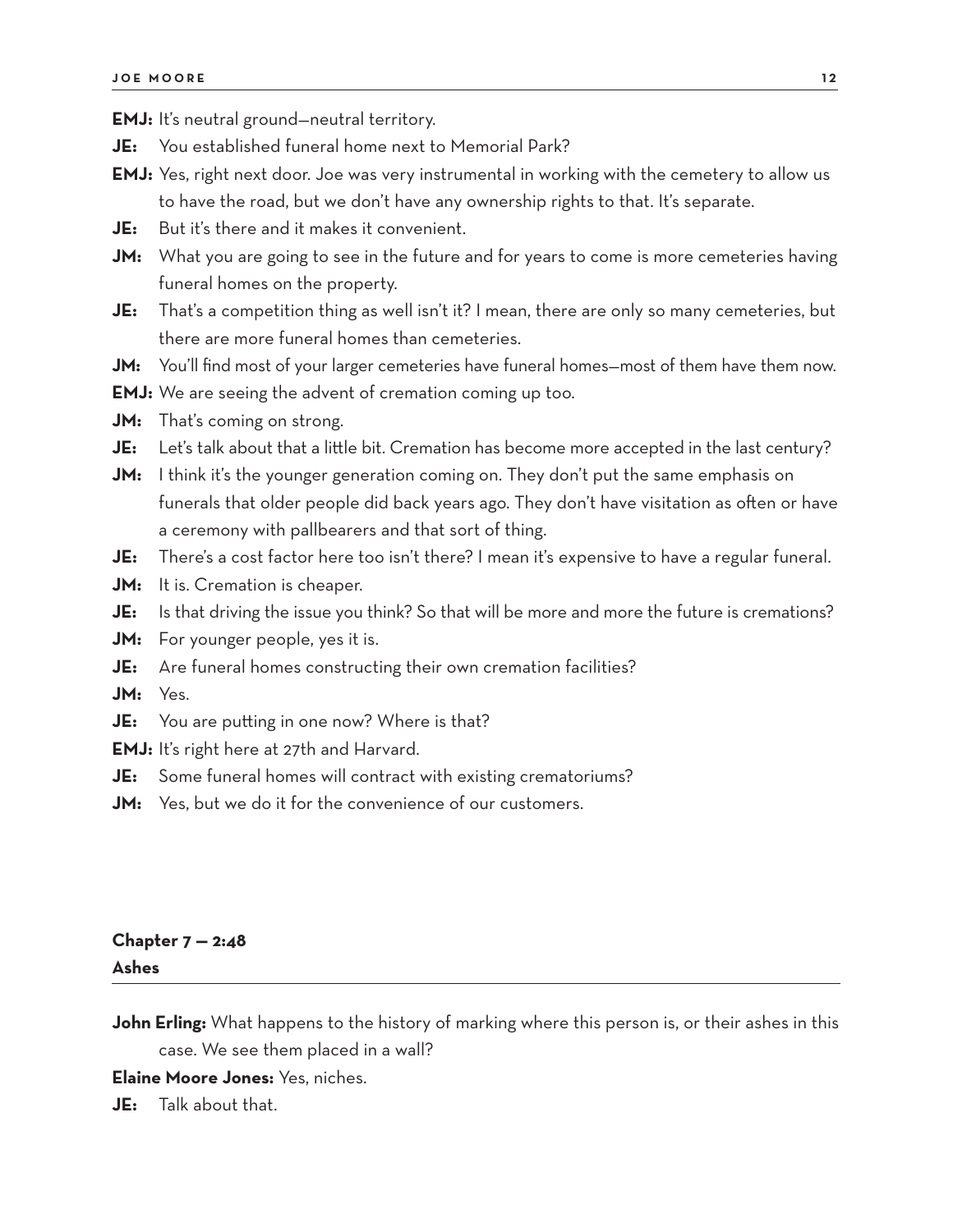- **Joe Moore:** They have crypt that they put them in or a niche that they put them in. They put their name on the outside, so that people coming in will know where they are and can go there and find them.
- **EMJ:** They have several locations where you can inter ashes at the cemeteries. Also, a lot of churches are doing column bariums. Sometimes for people the church is their family and they can have their ashes stored in a column barium there at the church. Several churches offer that now. But on the other hand, we have closets full of ashes, which kind of answers to your question about what happens to all of this history. It's very sad to me that people will say that they want cremation, but they really don't know what to do with these ashes. So we try to talk to people about where they would like to remember their loved one. We encourage them that there needs to be a place to go. We try to tell people about that, but it's a very interesting change in the traditions.
- **JE:** So you are saying you have closets full of ashes here and people have not chosen what to do with them?
- **JM:** The longer it goes the longer you are going to have them.
- **EMJ:** I will tell you a funny story about that. I was here one night kind of late and I got a phone call. This gentleman said, "My mom's ashes are there, can I come and pick them up after dark?" I said, "Sure. I guess so." So I waited for him and he came. I said, "May I ask why you wanted to pick them up after dark?" He said, "Well, I promised mom I would sprinkle her under the magnolia tree, but we don't live there anymore." (Laughter) They are totally organic. They are not going to hurt anything.
- **JE:** I am thinking in terms of generations from now when people are listening to this. The idea of being able to walk to a spot where that person is buried, which you can do with ashes, you can buy a plot and you can put a stone marker on it. But for history's sake, it's nice to come back and know that's where that person is buried.
- **EMJ:** That's right. Exactly. I think that's our human nature.
- **JE:** Now we are losing that?
- **JM:** It's a different generation coming on that's not as interested in that as the older folks were back years ago.
- **JE:** They don't seem to care about that. You kind of wonder if people are going to be looking back one day and realize that it's important and that they are missing that and they should be doing it again.
- **EMJ:** Yes, I see that. That's my number one cause out there right now is education and talking to people about how important that is for later.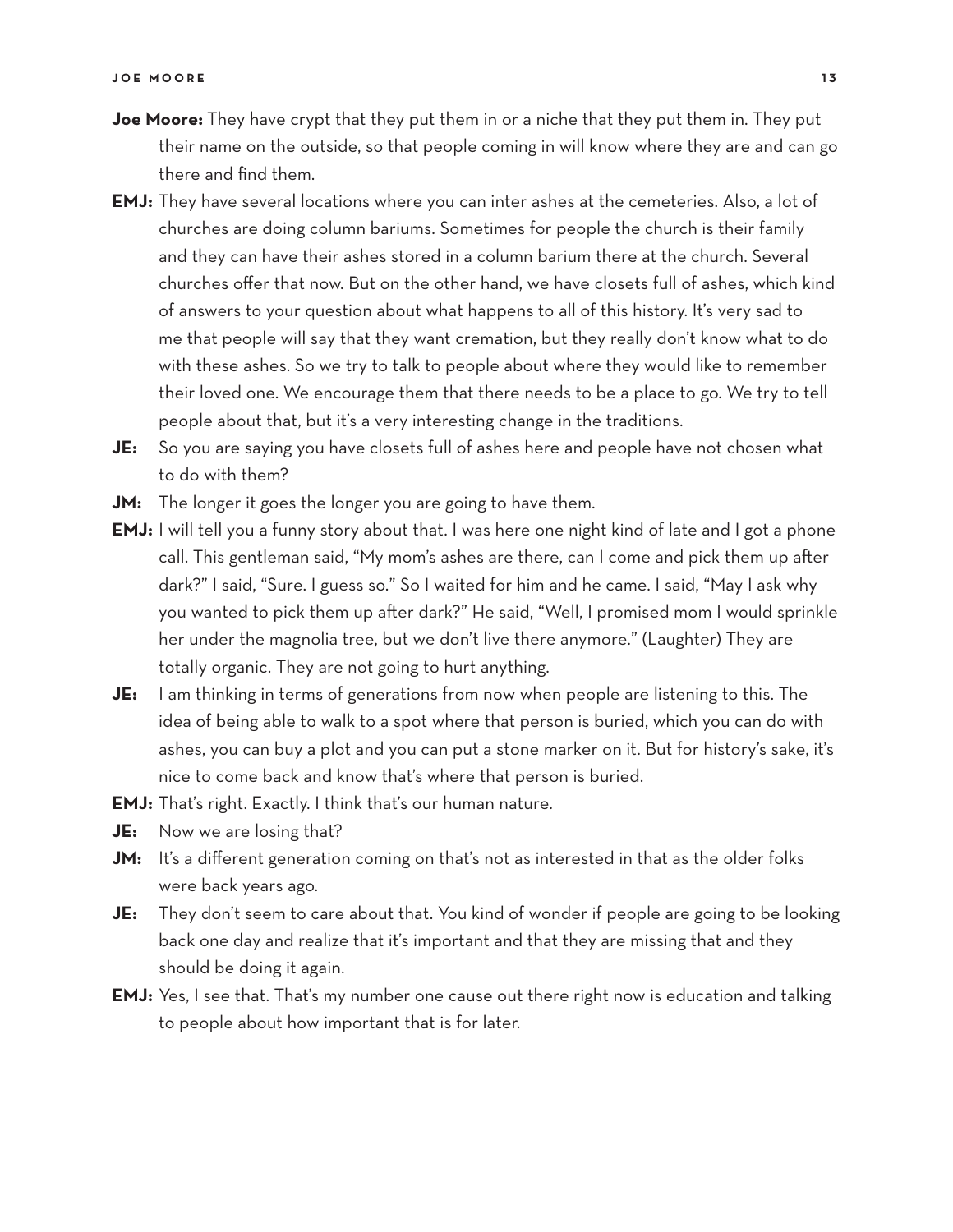### **Chapter 8 — 2:38 Burial Traditions**

**John Erling:** Here's something that we might want to talk about—the various ethnic groups, because you have Vietnamese and you have Latinos and Eastern European groups, Native Americans, African-Americans and they all come with their own burial traditions.

**Joe Moore:** Yes they do.

**JE:** Can you talk about that?

- **EMJ:** We have been honored to serve several different ethnic groups here in Tulsa. I'm just amazed. I love learning about the reasons that they do certain things. One of the groups that we've been serving the most of it is called the Hmong. They are the indigenous people of Laos, Cambodia. There is a large population of Hmong here in Tulsa. They require three days of the body lying in state with eating and drinking and kind of a celebration in a way. Then they go to the cemetery, which is a very quiet, family affair. But for three days they really have quite a big vigil. So we tried doing that at the funeral home and that was a disaster because they would take up funeral space for three full days and we are not used to that. We found a place here in town for them to have this three-day ceremony. So we work with them on taking care of the body. Then they go have their three-day celebration and then we take the body to the cemetery the next day. It's very rewarding to be able to help them. Another group that has come to us are the Muslims in Tulsa. That's been a learning curve for all of us. They do a very separate type of thing. We take the body to the mosque and they have a ritual washing and blessing of the body and prayers. Then we go back to the mosque. We are not allowed inside, but we go back to the mosque to load the body in the hearse and we go to their cemetery, which is in Bixby. They bury the person on the same day that the person dies if possible. Native Americans, I know we used to take several bodies to the reservation where they lived and leave the body there for maybe a day or two and then do the burial.
- **JE:** The Jewish community does not embalm do they?

**EMJ:** No, normally they don't.

**JE:** So that funeral is held quickly?

- **JM:** Yes.
- **EMJ:** Now, we have what's called low temperature, where we can keep the body in almost like a refrigerated area. This allows us to keep the body, if it's a weekend or a snowstorm or something, we can keep the body longer and then do a burial as soon as we can. There are some regulations too now with the medical examiner, where you have to jump through some hoops and follow those regulations for cremation and for burials. There's a time frame regulation in there.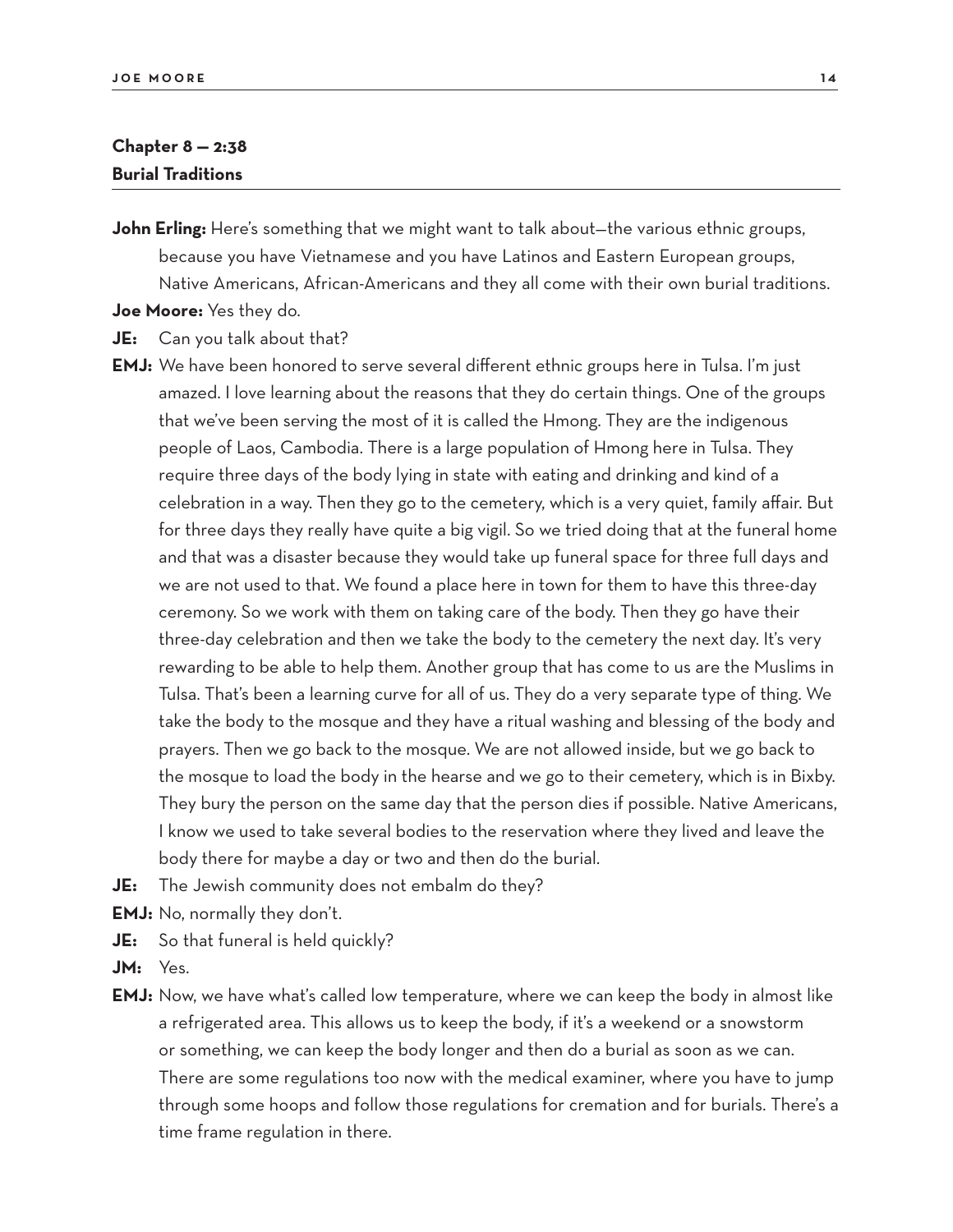## **Chapter 9 — 6:30 Changing Traditions**

**John Erling:** Joe, you would have seen how caskets have become more sophisticated over the years?

- **Joe Moore:** Yes they have. They have kept up with the times. We have a lot of metal caskets and different types of caskets that we didn't have years ago.
- **JE:** What was a casket like back in the 1930s?
- **JM:** Mostly wood, they were mostly pine boxes.

**EMJ:** It's coming full circle.

**JE:** What does that mean?

**EMJ:** We are back to the pine box. Basically a lot of people just want the plain pine box.

**JE:** Now we are so sophisticated with coffins, like if someone is a big racecar fan or something.

- **EMJ:** Oh my. Yes, they can just do anything now. There is a group in Tulsa, I can't think of the name of it, but it's a group of retired firemen. They are doing these caskets where you can do camouflage for hunters. They have just personalized the heck out of them. You can do different hobbies on different corners, or you can have the whole thing wrapped in vinyl with a scene. There's one called "fairway to heaven" that has a golf course scene on it. So it's really fun to see what they've done with them. But I started working here in the early 1980s and really some of the caskets are some of the same ones in the same line as what we had then. So there are some traditional core styles of caskets that I think will always be around.
- **JE:** Also, the day of the funeral has changed, hasn't it? We used to have open casket viewing all of the time. Is that right?
- **JM:** Yes, even at the church. We don't do that anymore—hardly ever.
- **JE:** That's rare now to have an open casket funeral, is that true?
- **JM:** Actually, we don't open the casket as much as we used to at all. Younger people don't like it. They just don't care for it.
- **JE:** So that's a change?
- **EMJ:** Yes. If it's at the funeral home for a viewing we will have all of the flowers that were sent for that person in a room and the casket is open for people to view the body. When we go to a church service the casket is closed. Some religions will not allow an open casket service.
- **JE:** You mentioned flowers. Do you remember way back when, were there certain flower shops in town that catered to your funeral home?
- **JM:** There was Aladdin Flowers.
- **EMJ:** There was Christina's, but they are not there anymore. Mrs. DeHaven's was around then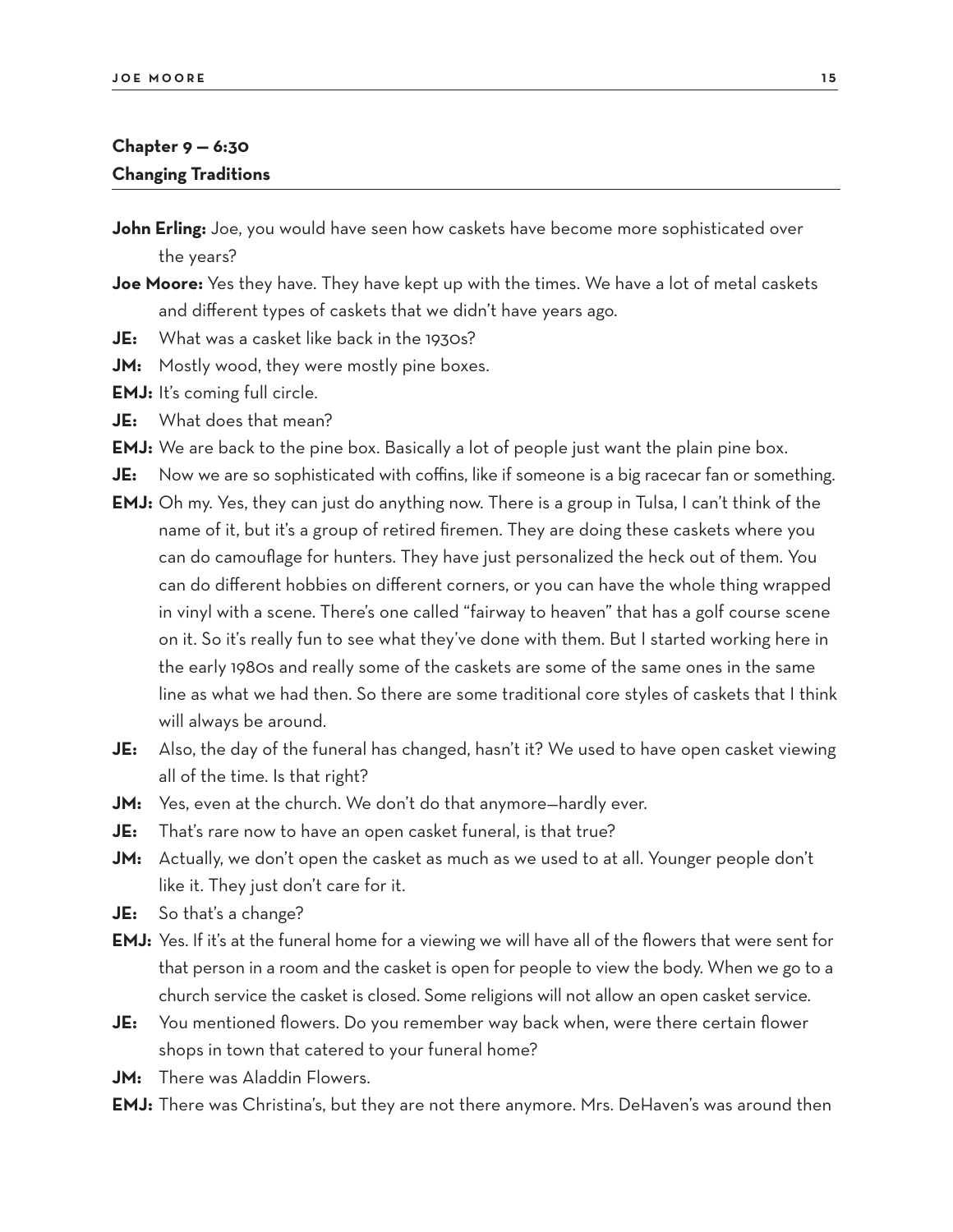and they are still here. Aladdin's used to do all of our flowers. Then there was a little man who opened Eastland and the name of his flower shop was Argie Lewis. He would bring flowers in the middle of the night—whatever he had to do. He was just great and he would help us out a lot.

- **JE:** Joe, do you remember what you would do with the flowers that would be left behind?
- **JM:** We would take them to the hospital to people that didn't have flowers.
- **EMJ:** We don't do that anymore—the hospitals don't want them anymore. But now we take them to the hospices around town. A lot of the hospices will let us bring them in and so will the nursing homes.
- **JE:** Another change is that fewer and fewer family-owned funeral homes are around because corporations are buying them up. Here in Tulsa, obviously Moore's is familyowned. So Ninde is the only other one in town that is family-owned?

#### **EMJ:** Yes.

- **JE:** Are there any others?
- **EMJ:** I don't think so.
- **JE:** So you and Ninde are the only ones left that are family-owned?
- **EMJ:** I would have to say Joe was very wise about that because in the early 1990s they were going around wining and dining people, but he said that he did not want to sell. Boy did he turn out to be right about that.
- **JM:** It's always been in our family ever since my father started it years ago in Claremore. It's the only business my family has ever been in.
- **JE:** But there was a time I suppose where a corporation came in and offered you millions of dollars for your business?
- **EMJ:** Oh yes.
- **JM:** Well, SCI, Service Corporation International and Bobby Waltrip came to me one time years and years ago and wanted me to go into business with him. Now he has about 400 or 500 funeral homes.
- **JE:** So you could have been in on some of that?
- JM: I could have, but I didn't. (Chuckle)
- **EMJ:** I am glad that you didn't. A lot of them were given stock, which is absolutely worthless, so they had worked their whole lives and ended up with stock that was worthless. A lot of them had to go back to work in the business. It was just a travesty.
- **JE:** So they were given stock in the corporation in trade for the funeral home?
- **EMJ:** Yes. They would take the funeral home and give them stock and the stock wasn't worth anything. It was just awful. So Joe was right.
- **JM:** We always kept it in the family. It will always be in the family as long as Elaine and her family are around.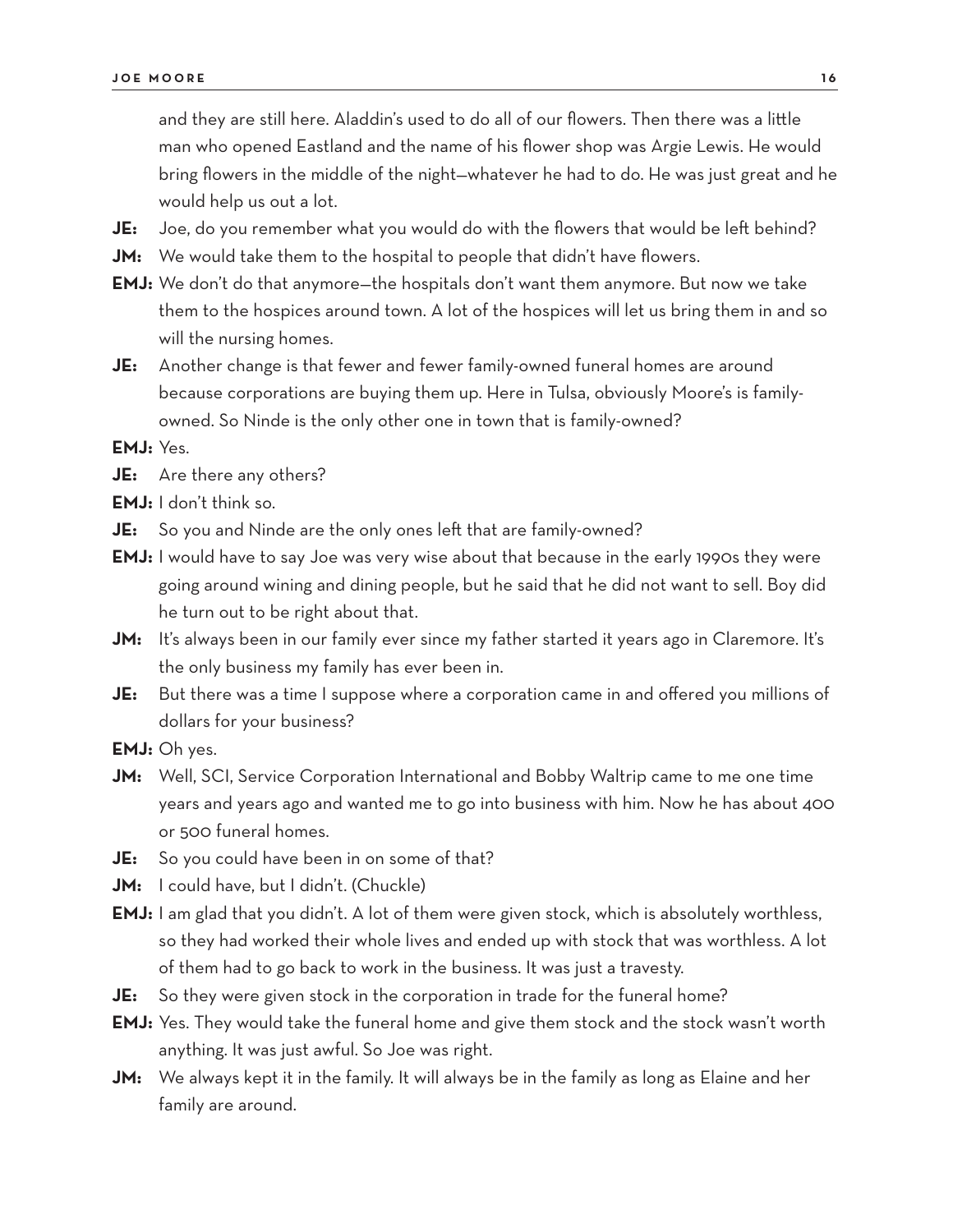**JE:** Elaine, tell us about your family.

- **EMJ:** Well, Joe has a son too, a doctor of oncology who has just retired from his medical practice. I think he has an interest in taking over. His wife just recently received her license to go into the funeral business. I think all of us just feel really dedicated to it.
- **JE:** Do you have children too?
- **EMJ:** No, my nephews can work part-time maybe this summer. We are going to see if we can get some new family members interested.
- **JE:** It sounds like there will be enough family members to keep this going?
- **JM:** Yes.
- **EMJ:** I have to say we have some great employees. We have people that have been with us for years. The one thing that we all have inherited from Joe is the need and the mission to please people—whatever it takes. This is a one-time deal. We only get one chance to do it right. He has given us great leadership.
- **JE:** So your grandchildren could be interested in the business?
- **JM:** Yes.
- **EMJ:** Oh yes, they are working and helping us now to see if they like it. It's not for everybody. One of the ladies at my church met Joe, Joe's grandson and she just thought he was wonderful.

## **Chapter 10 — 4:25 Ledger — Genealogy**

John Erling: As we talk here, I am thinking about Dr. Warren Hultgren of First Baptist Church. **Joe Moore:** He was my closest friend.

- **JE:** Was he?
- **JM:** Yes.
- **JE:** He was very good about visiting people in the hospital, and he preached a lot of funeral services.
- **JM:** I bet we did about half of the funerals he preached. I have a big picture of him at my home.
- **JE:** Joe, isn't it true that the family didn't have any means or if they didn't have any minister or anything, that you would call Dr. Hultgren?
- **JM:** Yes, everybody liked him. He was a wonderful person. He had a wonderful personality. He and I traveled all over the world together.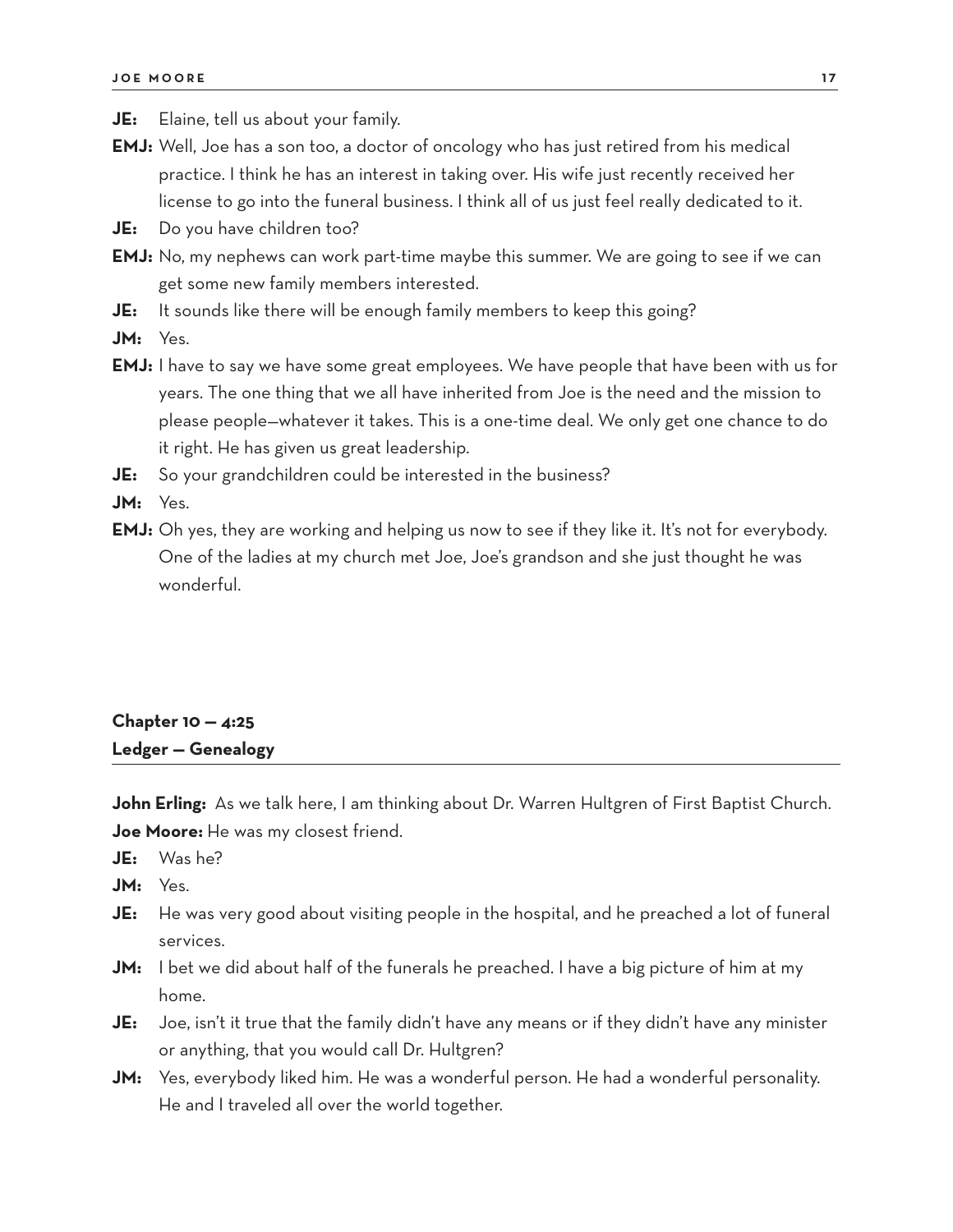- **JM:** Yes, we were good friends.
- **JE:** What was your wife's name?
- **JM:** Eunice. She was from west Texas.
- **JE:** She has passed on?

**JM:** Yes.

- **JE:** How old was she when she died?
- **JM:** She was in her 80s.

**Elaine Moore Jones:** Do you remember her maiden name?

- **JM:** Thornton. She was from west Texas. We used to go out there every summer and spend time there.
- **JE:** Did she get involved in the family business as well?
- **JM:** No, she was never active in the business. She was too busy playing bridge and having a good time.
- **JE:** Nothing wrong with that is there?
- **EMJ:** Oh no! (Laugh)
- **JE:** Elaine, you are sitting here with several books. This one marked record of funerals, what is that? How far does that date back?

**EMJ:** This one says 1933.

- **JM:** It is one of our older ones.
- **EMJ:** This is just so interesting. This was a way of keeping history of the funerals. This was way before computers. We still keep these books believe it or not. We talked about the family, and this again pertains to history, which you were asking about. This book would list the names of relatives and what casket they chose. Some of them have a ledger of their payments that they would make. It also has all the information on the service as well. A lot of families come back to us and we serve their family again. They might say to us, "We want the same service that Uncle Bill had." We could go right to our ledger book and find out what service we did for Uncle Bill and reproduce that for them. But it is amazing how these have changed as well. We used to put addresses in the paper. We would list who their relatives were, which minister would do the service and that's all changed. We would never think of putting the address in the paper now. The causes of death are very interesting and how those have changed.
- **JE:** How far back do your records go?

**EMJ:** I was going to see.

- **JE:** This one goes from 1931 to 1933.
- **JM:** I think it starts in 1929.
- **JE:** So you have ledgers going all the back then and to the present?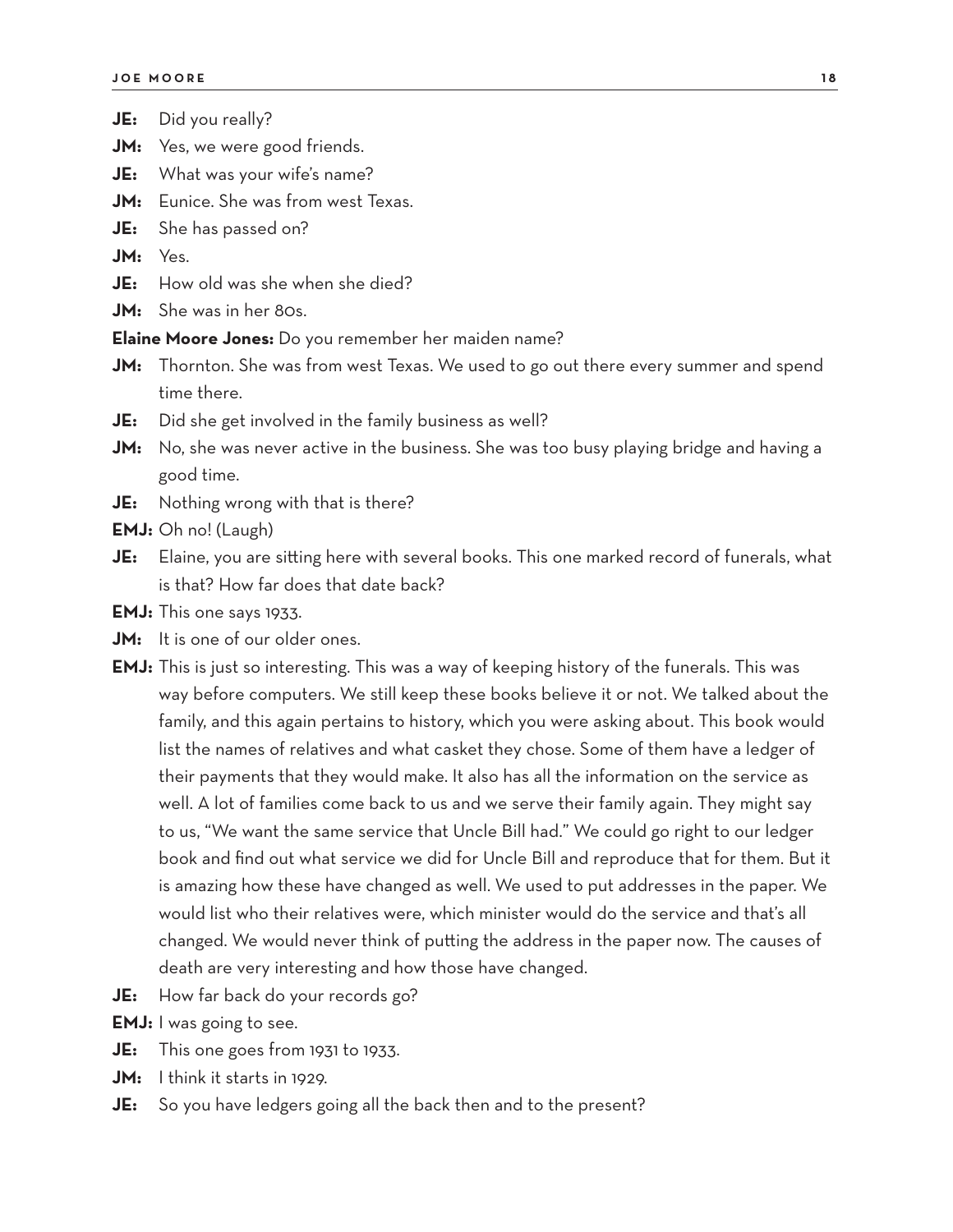**EMJ:** Yes, all the way to the present.

**JE:** Every funeral you've ever had?

- **EMJ:** Yes, at each location. We have 25 books at Southlawn, which is our newest location, and we opened that one in 1984. We are one of the few funeral homes that welcomes the genealogy society to come and go through our books. They have given Joe several awards and recognition.
- **JE:** We were talking earlier about having an official marker somewhere. If some of that information is lost, they can come into your funeral home and you can give them an answer. You can tell them where someone is buried.
- **EMJ:** On the website now I handle all of the requests that we get about genealogy. We get requests to look up people. I call around to the different locations and try to find the information. I do a lot of the follow-up on genealogy, which is really interesting.
- **JE:** Did you ever find Joe that people die in groups? That you could go several days without a call from anybody, and then all of a sudden you get a call and then another one and another?
- **JM:** They would come in three at a time you know.
- **JE:** We often say that when famous people die that it happens in threes? I don't know where we get that, but you just said it happens in threes, and that's the way it actually has happened, is in threes?
- **JM:** Yes.
- **EMJ:** Yes, or on a full moon, or anytime the weather changes it seems like it happens.
- **JE:** Oh, so you've noticed full moon deaths?
- **EMJ:** Yes.
- **JE:** So you can actually point on the calendar when there's a full moon and you know you are going to start getting calls?
- **EMJ:** We know we're going to get busy.

## **Chapter 11 — 6:50 Remembering Joe Moore**

**John Erling:** Does it seem strange for those of you who are in the business, and you've been in the business since the 1920s, to attend a funeral for someone in your own family?

**Elaine Moore Jones:** It's very difficult.

**Joe Moore:** In my whole family, I am the only one left.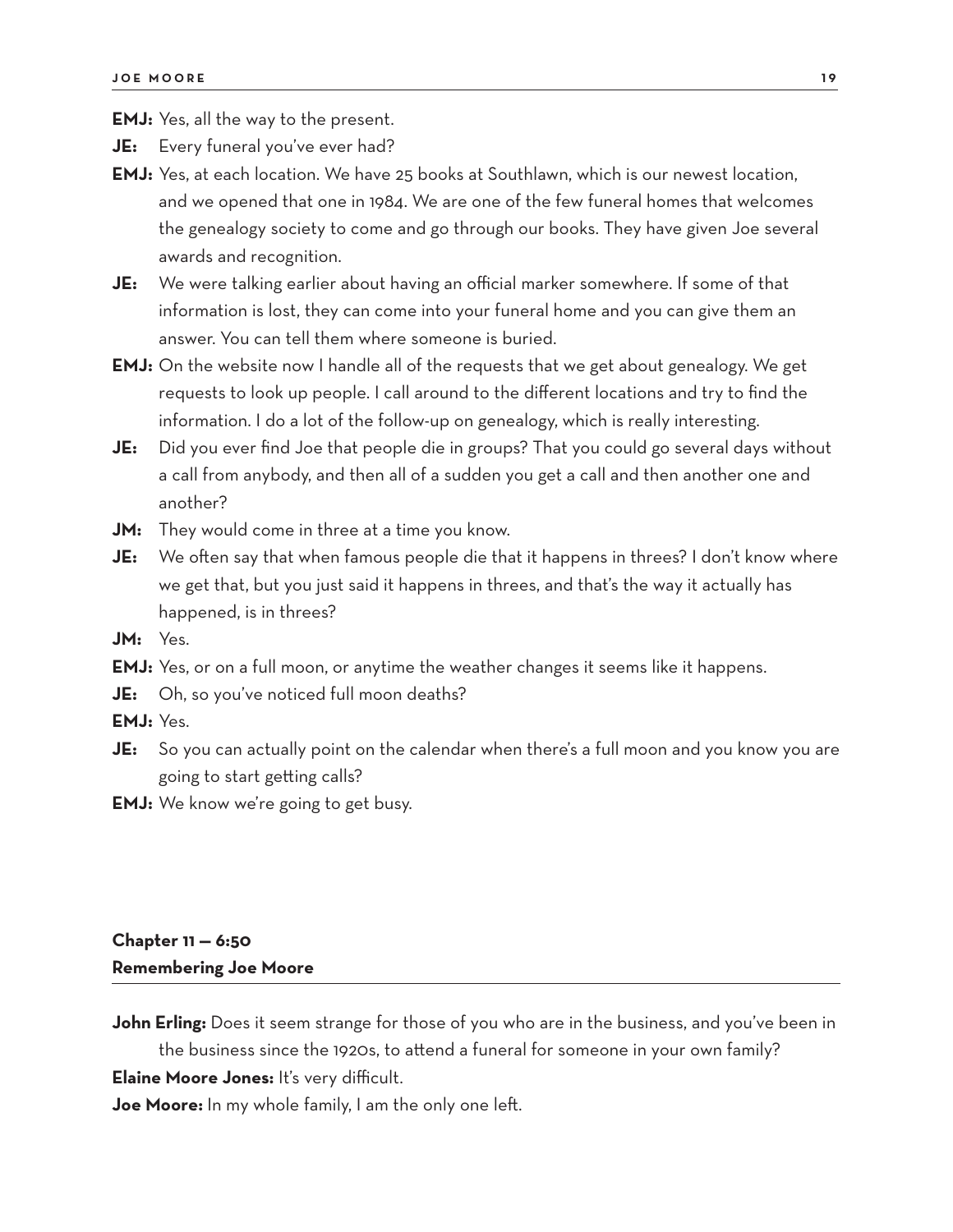**EMJ:** Yes, and that's really hard.

- **JE:** You've attended all of these funerals and you're sitting there in the place of the people that you have served. Let's talk about that.
- **EMJ:** When my mom and dad passed away, I put it in the hands on my staff and I said, "You guys, this is your turn." For me, I felt most at home at the funeral home with my sisters planning what I wanted to happen. So it was a real relief for me to be there. Then to show up at the funeral home and have all of the employees show up just was the biggest honor. So I think we realize how valuable we are at a time like this. For me, I just felt so proud of my staff that they do really care and they are really compassionate. It's hard when it's your own family and you are doing the things that you are used to being in charge of and you are letting somebody else do it.
- **JE:** Joe, you have buried many, many family members haven't you?
- **JM:** I'm the only one left in my family and we had a big family too.
- **JE:** Yes, that goes back lots of years. You had nine in your family. I guess you know how you want your own funeral service to be conducted?
- **JM:** I am going to leave it up to Elaine.
- **EMJ:** Yes, I have it planned. (Chuckle)
- **JM:** I know I will be buried by my wife at Memorial Park Cemetery.
- **JE:** Having been around death all of these years, do you fear death? What is your vision?
- **JM:** I don't fear it at all anymore. I did back when I was younger, but I don't anymore because it's something that you know is on the horizon. You might as well get ready for it because it's coming.
- **JE:** Yes. You're 91 and you are in good health.
- **MJ:** I have health, but don't know about good health (chuckle).
- **JE:** You have a nice smile still and you still have a sense of humor. We've laughed here today how would you like to be remembered Joe?
- **JM:** I would like to be remembered as a person who tried to do right by people. We made sure to treat everybody the same. We do a great amount of funerals each year, so we are doing all right.
- **JE:** Elaine, how do you see Joe being remembered?
- **JM:** Don't talk about that! (Laughter)
- **EMJ:** I think one of the most important things about the legacy that Joe Moore has provided to this community is that this has been his whole life. He doesn't have any hobbies or anything else he does. He just cares about people. I'll remember dinners and meals where the family would be there and they would get a call and they were gone, and all of the boys would go too. This was their life. This is what they did. They would go to the hospitals and meet families and walk them through these transitions. I just have so much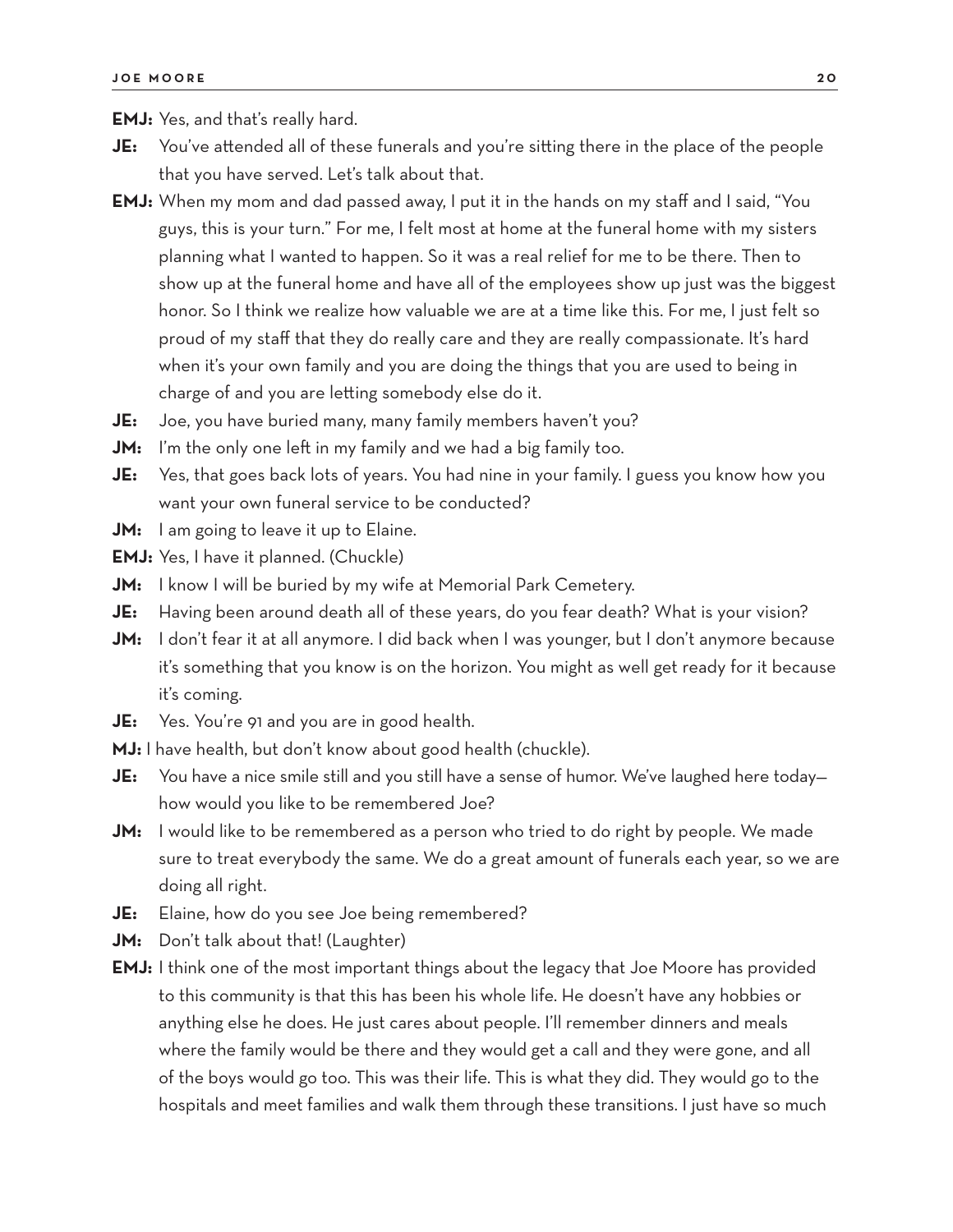respect for him because your time is not your own. It's not an easy career. You're meeting people at the most difficult time of their lives. They sometimes have a lot of anger and it's sometimes directed at an easy target. But he has just made it what it is today.

- **JM:** Well, we go back a long ways there. Back when I was younger, I didn't mind getting up two or three times a night.
- **JE:** But it had to take a special person, as Elaine has just said, to deal with these families.
- **JM:** They are very upset at times like that. You have to be very careful with how you handle them. I've seen a few of them just fly off the handle, angry because they have lost someone.
- **JE:** And it seemed like they were mad at you?
- **JM:** You made sure they didn't get mad at you.
- **JE:** But even if they did, you knew what was happening.
- **JM:** Oh yes. You understood what the deal was.
- **EMJ:** He has done so much for the community. Just the average person in Tulsa just does not have a clue have what it takes to employee 38 people and to keep this company going and never miss a paycheck—to provide all that he provides for the employees as well as what he's done for the community.
- **JM:** I think that may be overstating it, but we have been very successful. We have enjoyed it very much. It is been a pleasure to help people.
- **EMJ:** He has been successful because of the way he has treated other people, and that's a lesson that all of us can learn from.
- **JM:** I want everyone to feel like they've been treated properly. That's how I feel about people—I really do.
- **EMJ:** He doesn't care if you wreck a car. He doesn't care if you make a mistake. If you do something wrong concerning the family you are helping, you are in deep trouble—that is the one thing. He's got a great demeanor and he doesn't get mad very often, but if you do something and the family calls up here and mentions it, he is upset. That's the one thing that I think we've all learned.
- **JM:** The smartest thing I ever did in my life, and I've done lots of crazy things, and I've done one or two smart things. (Laughter) I went out to California one time and I told Elaine, "You're coming back home with us." And she did. She said it was the best thing that ever happened to her.
- **EMJ:** Well, this was in 1982 or something, and I was out in California having a good time. He asked me, "Are you serious about getting into the funeral business?" I said, "Yes." He said, "Well, come on home." And I did. We did 575 services last year out at the South Lawn location on 51st Street next to the cemetery.
- **JE:** Okay.
- **JM:** We put that location right next to the cemetery.